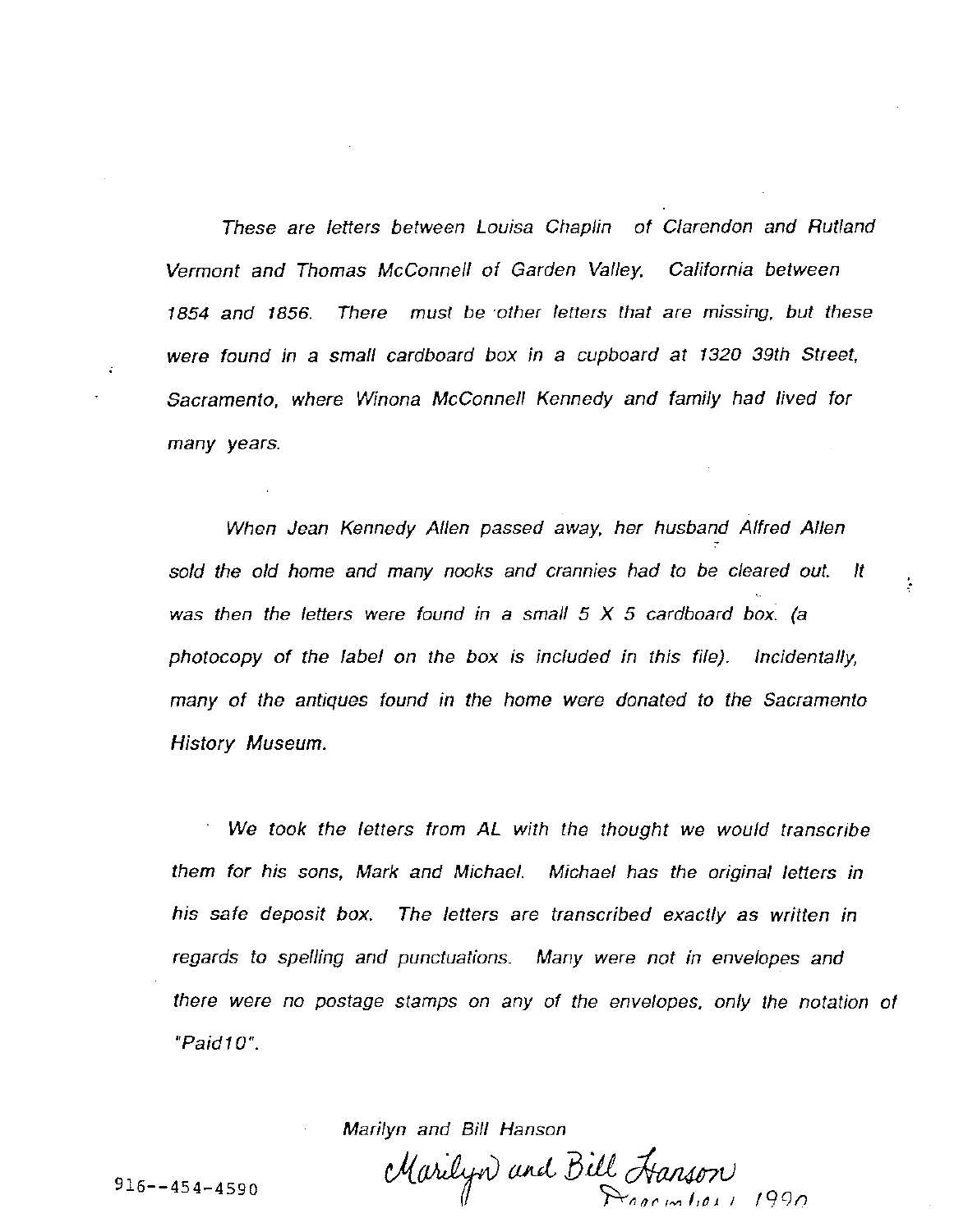Letter:

Rutland, Apr. 16, 1854

÷

Dear Friend Thomas,

Your very kind letter of Feb. 22 was duly rec'd and perused with those emotions of pleasure that ever gladden the heart when allowed to hear from dear friends. I was happy to hear of your good health, which I hope may long be yours to enjoy. I regret that your brothers are not alike favored as yourself in the enjoyment of health, but trust they will ere long be restored.

The death of your beloved Uncle is much lamenated. Although we had not much expected to hear of his recovery. Yet we know that his friends realise a great loss in his death. Mrs. Curtis situation must be lonely indeed since the departure of her best earthly friend, together with the vast intervening distant between herself and his family. I doubt not her friends in Cal. will do all in their power to render her life as pleasant as possible while she remains with them. Her family are in usual health and I should think were getting along very well indeed. Your Aunt Sally is very faithful in the discharge of her duty towards them being equally kind and tender of them as a Mother need be. I hope she will be abundantly rewarded for her good works.

My Aunt White who I alluded to in my last, is no more with us in this life. She passed from earth to heaven on the 1st of March, being perfectly resigned to the will of God. She has left a family of eight children orphans, their father having died a year ago, Their fortune seems hard indeed to be bereft thus in early life of the affectionate guardianship of parents. May their thought be turned to the treasures in Heaven. I have attended meeting at the village today, had a very good one. Rev. C. Woodhouse remains with us the present year. Appearances are more flattering this, than last year. I trust that ere long Br. W. will succeed in establishing a Good Universalist Society in Rutland.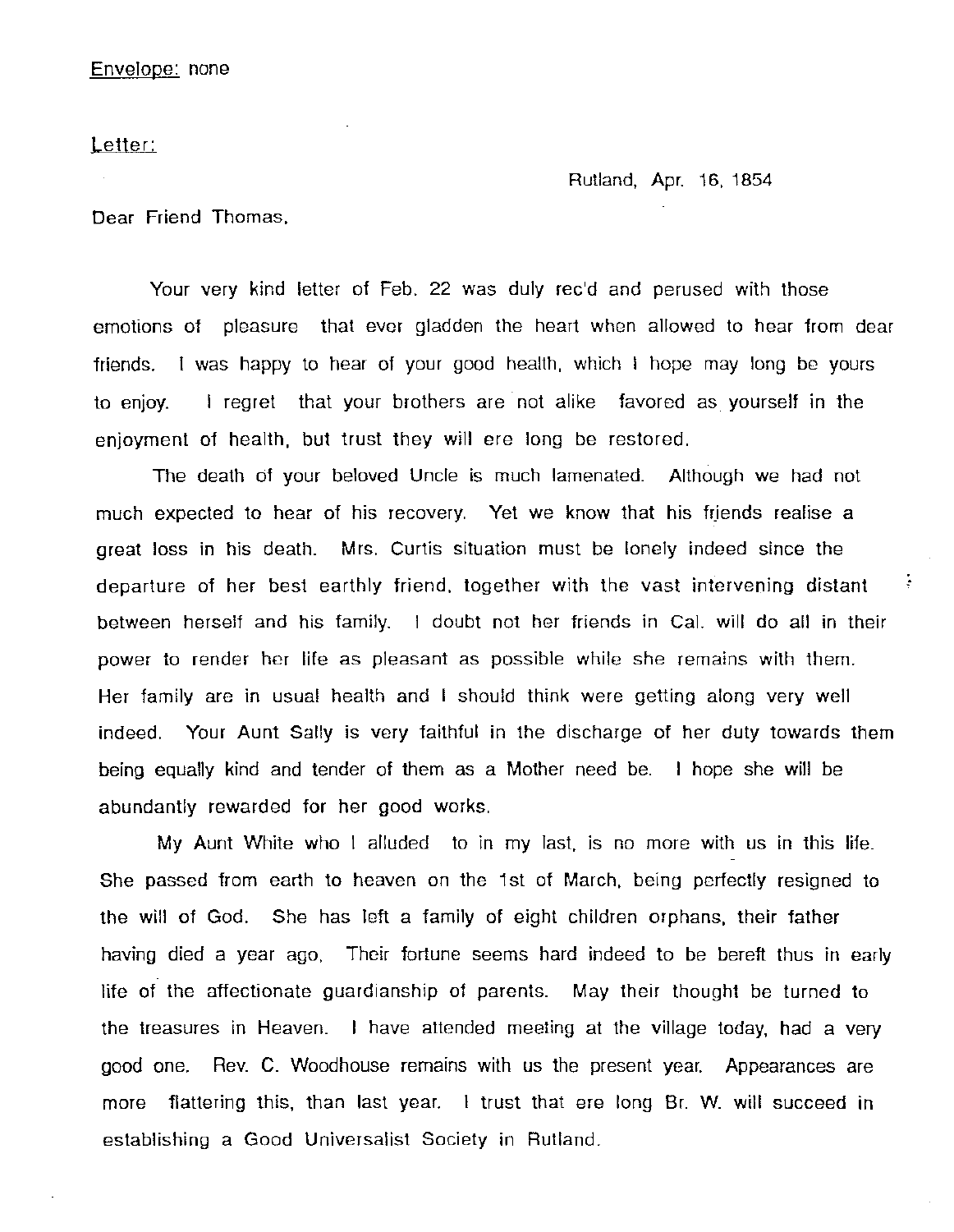My friend. it is one year ago today that you visited your childhood's home and participated in the warm and affectionate greetings of your beloved friends from whom you had long been absent. Yes, and six months ago thou went here but now, thou art far away. I hope you may be blest with good health and abundant success crown your noblest efforts so long as you may sojourn in Cal. I regret that any ill fortune has been yours but trust that you will not mind it, as you have been more favored than many and cannot reasonably expect that every day will be all sunshine. The future may be brighter still.

Ere I pass farther I would inform you that I visited at your fathers a short time since and had quite a chat with your father. His health is quite poor, his symptons are quite alarming. I think his voice having entirely left him, and it is with difficulty that one can converse with him, he coughs and raises considerable and he told me that his strength was gradually failing. Also that he is alarmed : with regards to the state of his health. I hope he may recover, but think unless he finds immediate relief that he cannot long survive your Uncle. I would express my sincere thanks for your kindness in sending me those flower seeds., they will indeed afford me· much pleasure. Please allow me the privilege of inviting you to visit my flower garden this summer, I will arrange a very pretty bouquet for you. Yet I presume you will not come. I am informed that Mr. E. P. Loveland is expected home this season, that the prospects are not sufficient to induce him to remain longer.

Miss. M. A. French has been home and made a visit and now gone to Saratoga to engage in her useful labor. I wish her abundent success. I enjoyed two very pleasant visits with her. She intends to spend another winter in Cincinnati. Catherine French is engaged to teach our school this summer.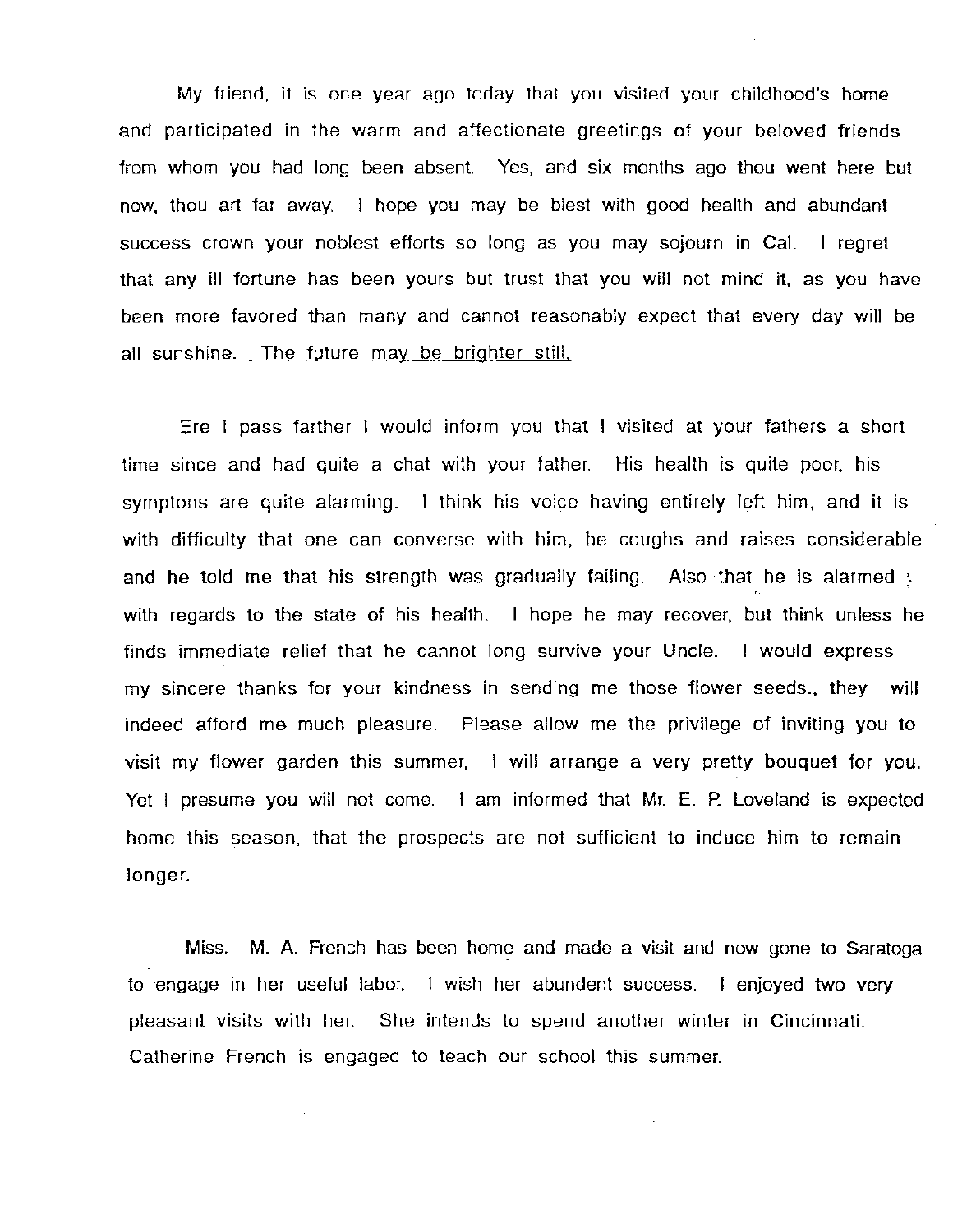Thomas you will allow me to make some inquiries viz: of how many members your family consists and also what portion of the cheese was lost. I am sorry indeed that ill fate should attend it. With regard to the apples I would say that we are ever happy to share with you in any of the bounties that our house affords. I presume I shall save some of the above named luxury. Although you may not be here to enjoy it in the fall, when it is the best. Yet perhaps it will keep until Spring.

 $\mathcal{L}^{\mathcal{L}}(\mathcal{L}^{\mathcal{L}})$  . The contribution of the contribution of  $\mathcal{L}^{\mathcal{L}}$ 

# Truly thine, Louisa Chaplin

ţ

I will send with this a number of the Respositary as it contains some very interesting prices which you may be pleased with. Louisa

"Good night" Thomas may angels guard thee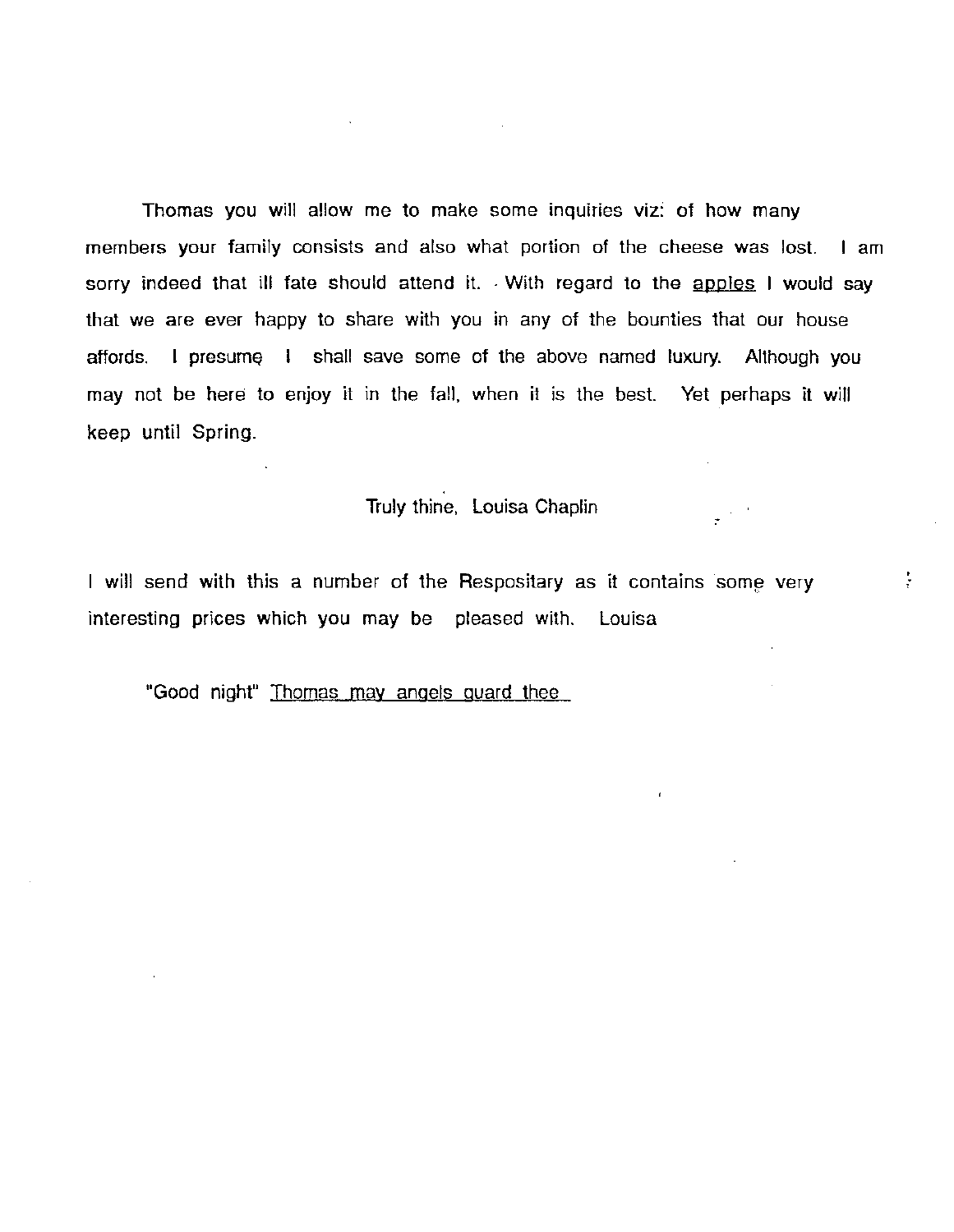Envelope: none

Letter:

Rutland Vt. June 1st 1854

My Dear Friend Thomas,

Your kind letter of April 26th has arrived and it met with grateful reception as I have been very anxious to hear respecting your health. I must regret to learn that you have been afflicted with poor health since your return to California, but hope that you may soon be well again. You will excercise a degree of caution against taking cold for you are aware that sometimes serious results follow from a slight cold. Let your health be uppermost in your mind and I trust ÷ you will not confine yourself to your business when unable to do so.. You must surely get well soon for you know we cannot have you sick. Do not fail to write of your health particulary. Your friends here are all enjoying very good health at the present excepting your beloved father. His health is no better. He visited Dr. Horace Green in N.Y. on the first of May who gave him encouragement that he could restore him. He has followed his directions and found no relief but continues to fail rapidly. His voice is no better and it is with difficulty that he breathes, although he is still able to walk about and go out some. Sometimes he feels encouraged and thinks his disease is confined to his throat entirely, then again he feels that he has but a short time to live. It is generally feared that consumption has marked him for its victim. Yet I wish that it might not prove thus, but that he may again be restored and live to enjoy happiness of seeing his dear family once more assembled under the parental roof.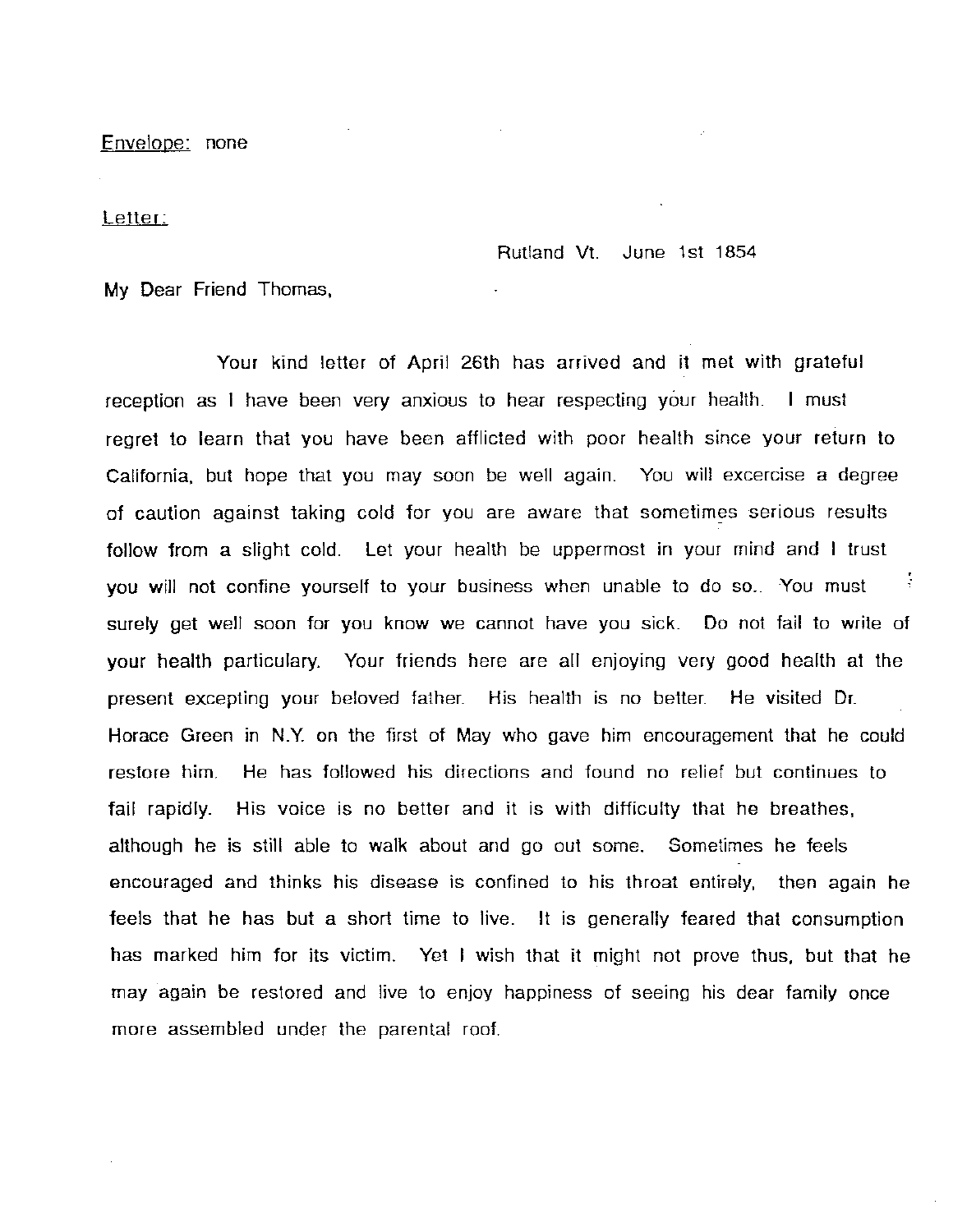My friend Death has already visited our little neighborhood. Mr. Rogers is no longer here. He was summoned to the regions of bliss on the 19th of May after suffering from a brief illness of Billious Fever. Mrs. Rogers is deeply afflicted in his death and feels that her trouble is greater that she can bear. Although she does not wish to mummer at the will of an All Wise Being.

Edward Dyer, Esq. has also passed to the Spirt-land. He departed this life in Penn. while \_on a visiting tour. His disease was Cholera. "Passing away" is marked upon all things sublunary.

I have recently spent a week with Mary A. and Susan; in the meantime M.A. and I visited Mrs. Frances Barrows in Castleton. She is plesantly situated and enjoying life well. She is blessed with an excellant husband, I should judge from observation, with her own information.

I have recently received letters from my dear friends, Mary Wright and Mrs. Griswold. Miss Wright is engaged in teaching in Proctorville this season at \$ 3.00 per week. hope I may meet her this summer. She informs me Mrs. Griswold has removed to P.O. 18 Jackson Cal. and would be happy to meet you. I am happy to hear of the prosperity of Miss Amelia Griswold.. Hope that Quitius fairest flowers may be strown in her pathway. Miss Cilia A. Griswold informs me that she is a distant realtive of theirs.

Mr. Woodhouse' two oldest sons have returned from Boston where they were engaged in business to Rutland on account of poor health. They are in Stores. Charles is a very promising young man. He plays the Seraphene admirelly. Mr. Woodhouse has a friend in Calif who he has directed to you. His name is Goodenough.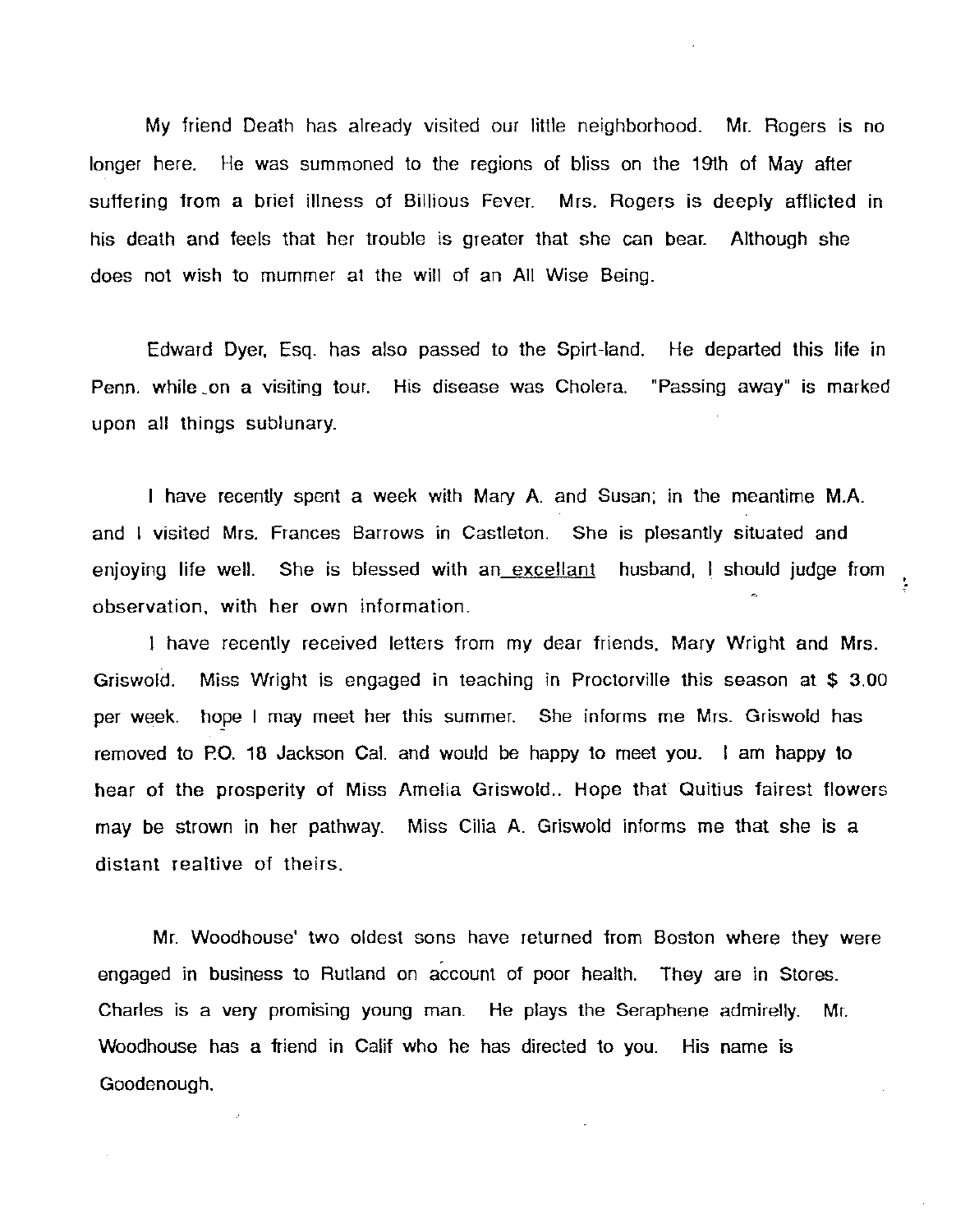Father has nearly finished the Dairy house, which I think is very convient, Am anticipating much happiness at work in it this season. I am very glad that the butter and cheese proved satisfactory to you. Presume father would thank you for the compliement, he doubtly expected it would merit it. Judging of the works of the new dairy maid he employed last summer. Am thinking perhaps Samual would prefer your Aunts judgement in regards to the quality of the butter to yours or Frances'. Miss Peedhurn is teaching in your fathers district this summer is doing well. She has purchased a Seraphene at \$ 75.00 and plays very well. Father often wishes he had one. I dare not speak encouraging although it would be very pleasant.

The music of thine own kind voice is all that my soul aspired too and trust  $\div$ '"' that a kind Heavenly Father will spare you to once more reach your native land.

The best wishes of your ever affectionate friend Louisa Chapin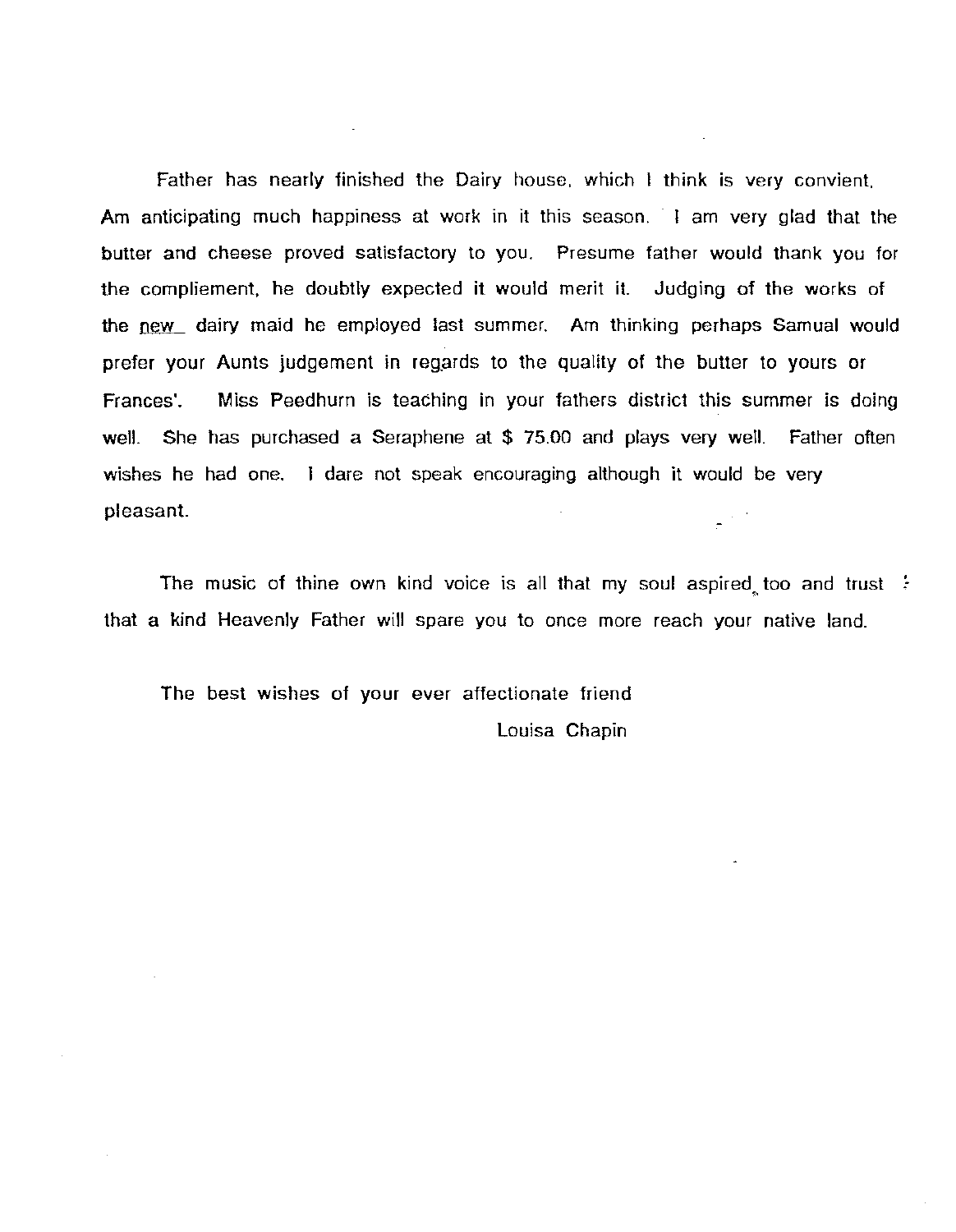## No Envelope:

Letter:

#### Rutland Aug 31 1854

Dear Friend

Your letter of July 25 is received and we are happy to hear of your good health. Your friends in this vicinity are also enjoying the same blessing for which we should be grateful.

You are aware that" Time the great invader of all things worked the many changes". also the finger of death and decay is impressed upon all things Earthly.

Ere this message reaches you. you will have doubtless received the solemn tidings of your beloved Fathers death. He passed from Earth to Heaven on the 30 day of June after a distressing illness. which I should think must have caused a heart of Stone to melt. To have witnessed his sufferings yet he bore it all very patiently. He was very anxious to recover and did not seem to realize that he must bid adieu to all things earthly until a day or two previous to his death . Oh, would that I could have been the sufferer. One that will be capable of doing little or no good in the World, and he have been spared to usefullness. You can no longer listen to his kind voice, good instructions and advice in the path of Virtue and uprightousness. Yet doubtless you will treasure and imitate his good lessons and examples.

ţ.

His disease was not what many had supposed it was. Upon an examination here by several M.D.'s it was proven to be a cancer in his throat. He ever felt that his lungs were not affected and that his disease was confined to his throat. He submitted to several stripping operations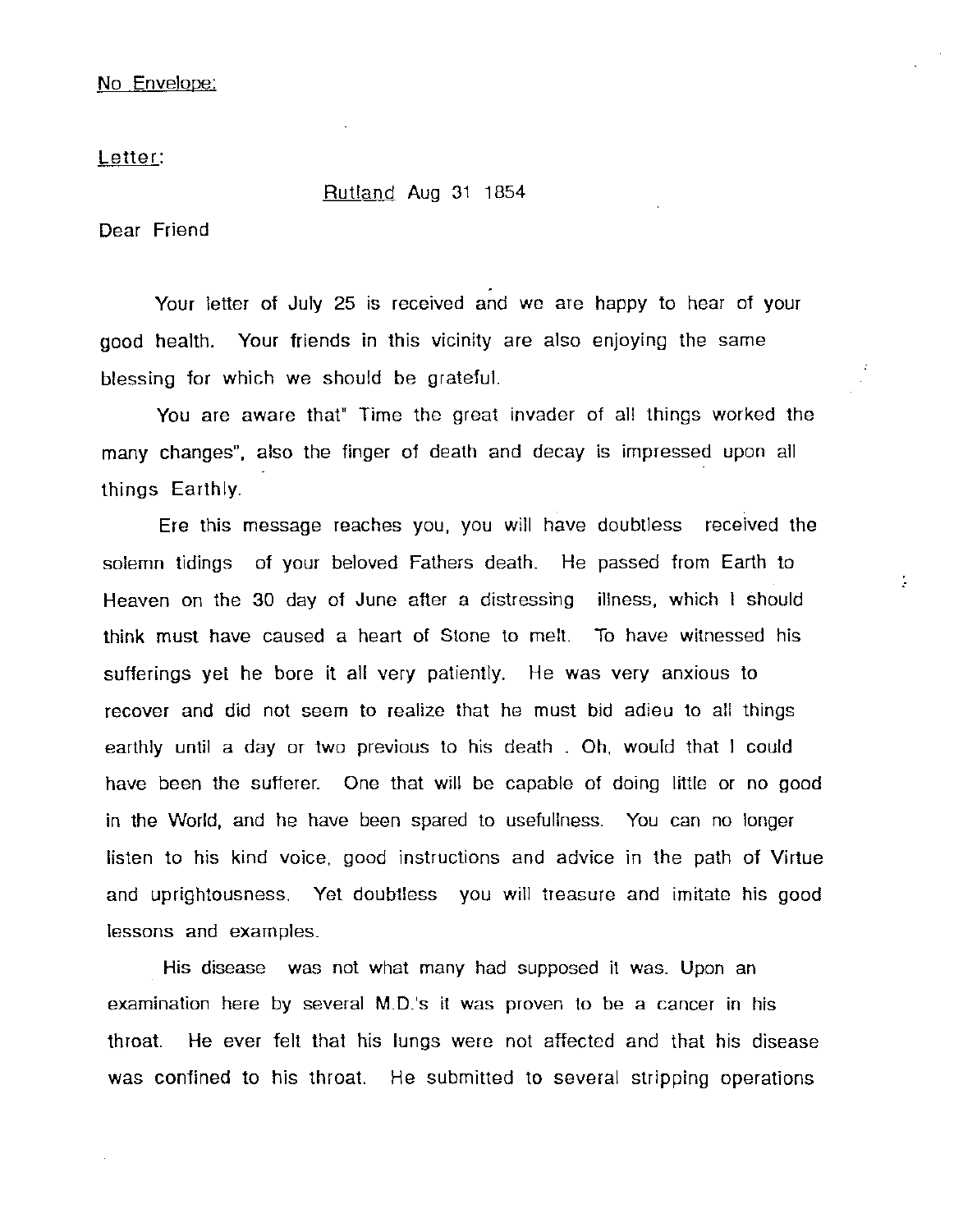in his throat and in which he expired in one, which seems too awful to think of. Yet his troubles are over and no one could wish for him to live and endure the suffering he did for the last six month of his life. Although he much needed to aid in guiding his Children here along to Years of Maturity.

Your Dear Mother seems quite broken down with the trials & affliction that necessarily pertain to this life. I hope she may be comforted and live long to share in many joys with her children.

I would inform you of the death of one of those Orphan Cousins. Miss Marion White. She died on the 22 of this month with consumption. aged 16 years. She's gone to her parents in the land of bliss. She's happy I trust. Long has my spirit sighed for a home for the blest, where sorrow is unknown and the weary are at rest. Yet patientlly I will await the days.

ţ

We are all surprised to read the marriage of your Aunt Curtis. Yet hope that she has bettered her situation and that she has married a worthy man. One who will be a kind father to her children and give her no cause to regret the course she's taken. Her children are subjected to the best of treatment. No one not even their Mother could do better by them. Your Aunt Sally is indeed one of the excellent of the Earth and I sincerely hope that she may be blessed with comfortable health and dear friends to cheer and bestow upon her all the comforts of life and may she be rewarded both here and Hereon for her kidness and watchful care over those children. I should think their Mother would constantly think of them and come to them as soon as possible.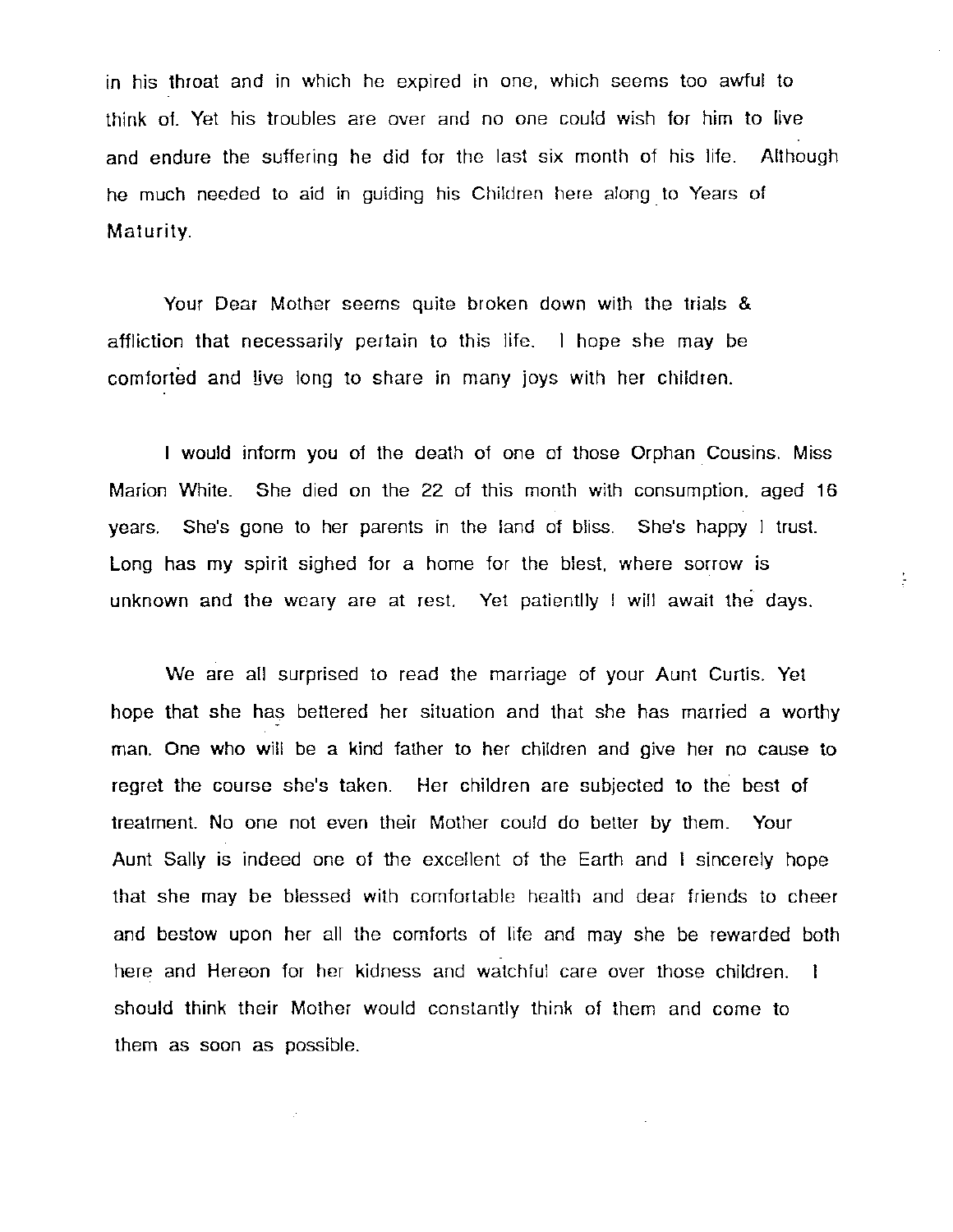I have recently enjoyed a visit with Mrs. John Loveland from Calif. I was very much interested with her and think her to be a superior person. I also met with Mr. E. W Lovelands intended, a Miss Gray from N.Y. State. She is in very feeble health. I think that he will never see her again unless he returns soon. Consumpation has set its seed upon her.

My dear friend Miss Wright has been very sick this summer, her life was despaired of for several days. However she is pretty well again. I have been expecting her to spend a week with me 'as she writes of coming. Miss Maloina Covey has visited home this summer and stopped a few weeks has now returned to Milwaukie to complete her engagement in teaching at \$ 225.00 per year. Martha A. French will soon return home from Saratoga to make a short visit, thence to Cincinnati to complete her collegiate education. Miss Kate R. French succeded very well in her school here this season. Closed with a Pic-Nic which was well attended and highly enjoyable. She wished to be remembered to you. She is truly one of the finest young ladies of my acquaintence. She attends school in Portland this fall. Phebe Marsh intends spending the fall term at Female Seminary in Burlington. Your sister Clara expects to enjoy this term in Castifor. Happy School girls, may they profit much by their opportunities.

ţ.

My sheet is filled and I must bid you Goodnight. Hoping you may ever share in the riches of Heavens blessings.

Truly thine,

Louisa Chapin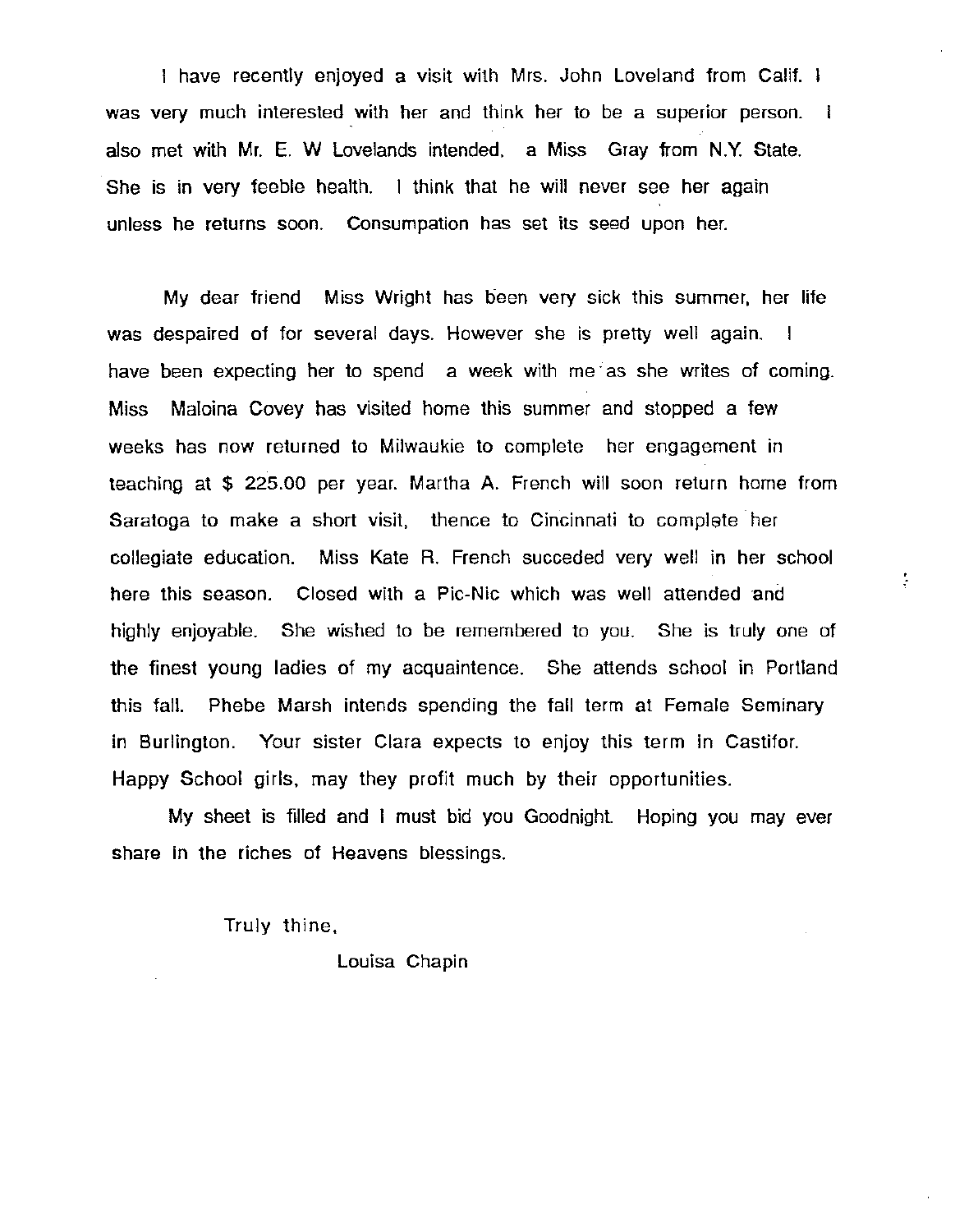#### No envelope:

## Letter:

Sacramento city. January 30th 1855

Dear Louisa,

I received yours of Dec 1st some two or three weeks since, but have not answered it yet. Neglected as usual, always something to do. Business. business the word. I really hate, first here then there going and coming, something to do continually.

I came to this place two or three days ago to purchase some machinery for our Steam sawmill. We are going to put in to the mill two or three circularsaws for cutting lathe and pickets.

÷

If we do not have any great misfortunes we expect to cut out nearly one million feet of lumber the coming season, and times must be very dull & hard if we cannot make ten dollars per thousand. You will think at once I have forgotten all the Loved & dear ones at home, but I assure you is not the case. In order that you may fully understand my situation, I will write you more particular about our affairs. Last fall, Thaddens and Francis withdrew from our firm, leaving only Samuel and myself. Francis started for home and was wrecked in the ill fated Yankee Blade and the result you already know. Whether he will start again in the Spring or not is quite uncertain, but I am inclined to think he will stop some longer in California. Thaddens may visit home next summer. Sometimes he talks about it and then at other times quite the reverse. California is a strange country, one thinks nothing of making up his mind in a single day to go to the Atlantic States, Australia, Sandwich Islands or some other place equally distant: very few in the mining district consider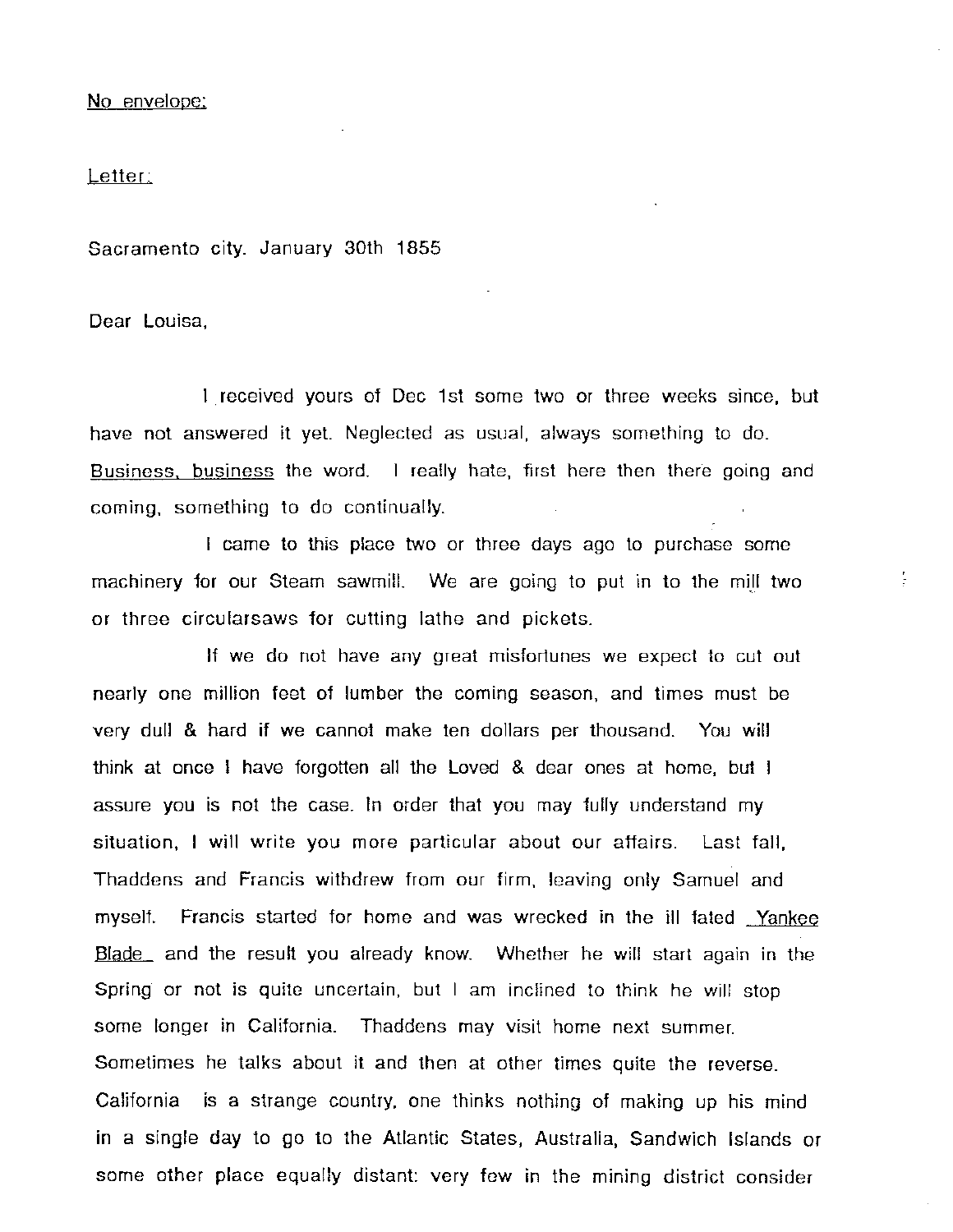themselves permanently located, although there are many who think they will leave California in a short time, will stay here during their life. It may be so with some of us, some one may be home the coming summer, and again we may not. It could- afford no one more pleasure than myself to once more visit Vermont, and when I last left you I thought I should be able to get off the coming Spring, but I must give it up for the present season. and if you fully understand all of our affairs. I am sure you would pardon me.

In the first place the Season has been an uncommonly unfavorable one. We usually have rain in November and December, so that the miners can work the dry diggings. This year we have not had any as yet to do any good. It rained once just enough to prevent any further opperations in the rivers, and not enough to do any good in the dry diggings. The consequencs is that a great majority of the miners have got their goods on "tick" as they term it and have promised to pay as soon as rains so they have water to wash with. The result is the following Goods to the amount of four or five thousand dollars credited out. in sums varying from twenty five cents up to six hundred dollars. which can not possibly be collected in until they have water, for without water the miners cannot make money, any more than you could make cheese without milk. By the way new milk cheese made in California brings from 35 or 40 cents per lb. There are few in this country who make good cheese or butter. And cows can be kept here with one half of the expense they can in New England.

Our mill property including the lumber now on hand is worth about six thousand dollars and it probably could not be sold at the present time for more than four on account of the scasity of mining.

÷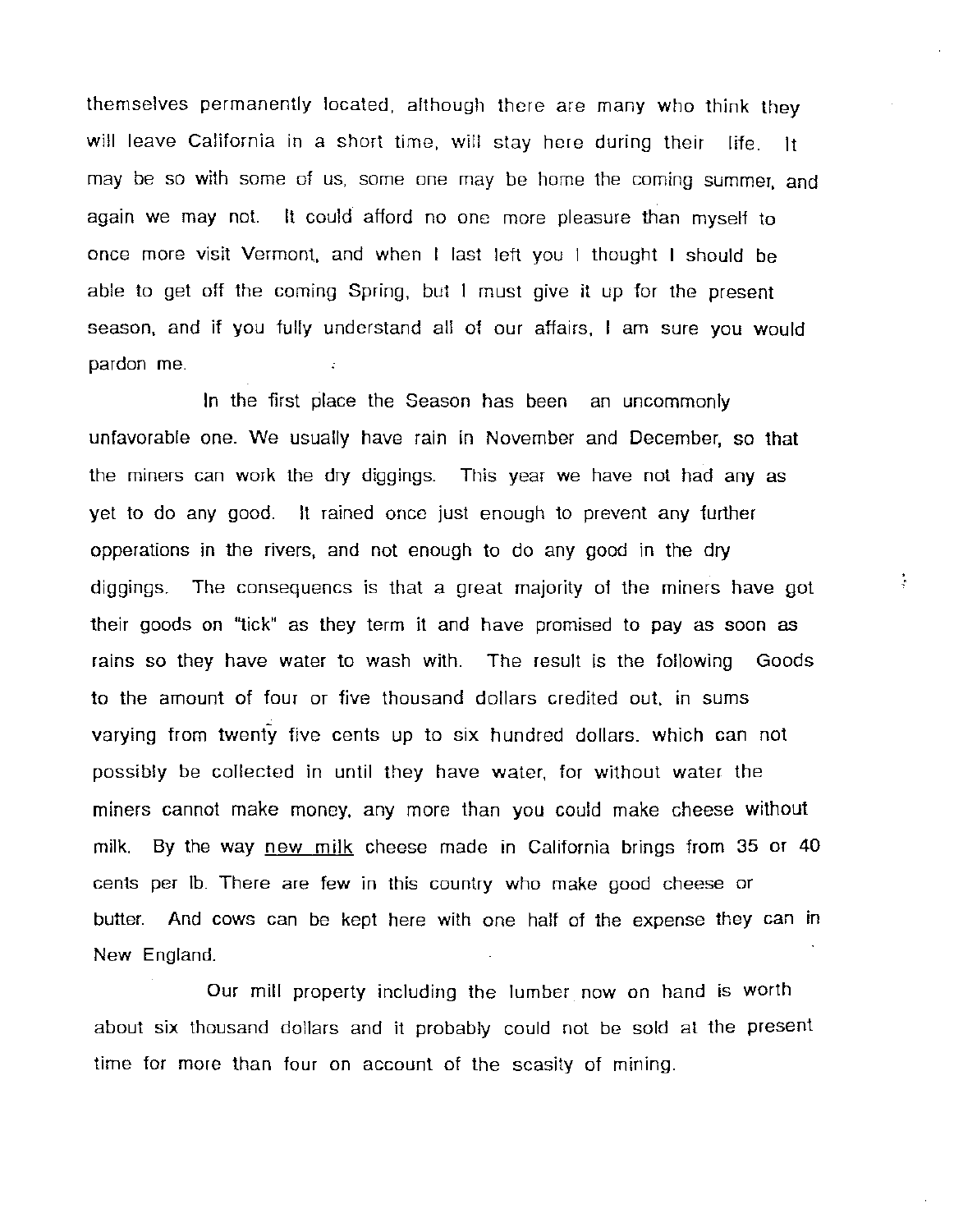Money commands three and four per cent per month. We have loaned out upwards of three thousand dollars that is perfectly good, besides a large amount that is poor.

We have real estate in this city worth Five thousand dollars, which would have to be sacrificed by forcing a sale at this time. Also have eighteen head of oxen that are worth about one hundred and fifty dollars per yoke. They are on the Mocosme river about twenty miles from this city. I am going out there to dispose of them if I can in a day or two. Besides we have horses, mules, wagons and one of the best stores in the mines, and a great amount of unsettled business, that cannot be closed up without taking time. You may want to know what all this has to do about my coming home. I have been the principal salesman and more fully understand the business affairs of the concern than any of the other boys and it is desireable that I should settle them up.

Do not consider me an egotist. I have mearly related to you our affairs as they are. Simply to let you know what keeps me here and from you.

California is indeed a fine country. She has this year raised all the wheat necessary for her own consumpation and some to export abroad.

Peaches flourish here, last fall there was some of the finest ones in the market that I ever saw in any country. They sold them from 25 to 75 cents each. Peach trees produce in two years from the pits. I have no doubt in three years our markets will be abuntantly supplied with them and sold at resonable rates. Figs are raised with little trouble and are highly esteemed by many. Pears and Grapes are already produced in abundance and the market is well supplied with them in their respective seasons. Apples are sucessfully raised in Oregon. They are brought here by the Steamer that makes regular trips from San Francisco to that place. Some of the finest ones I ever saw came from there. A great many young

ţ.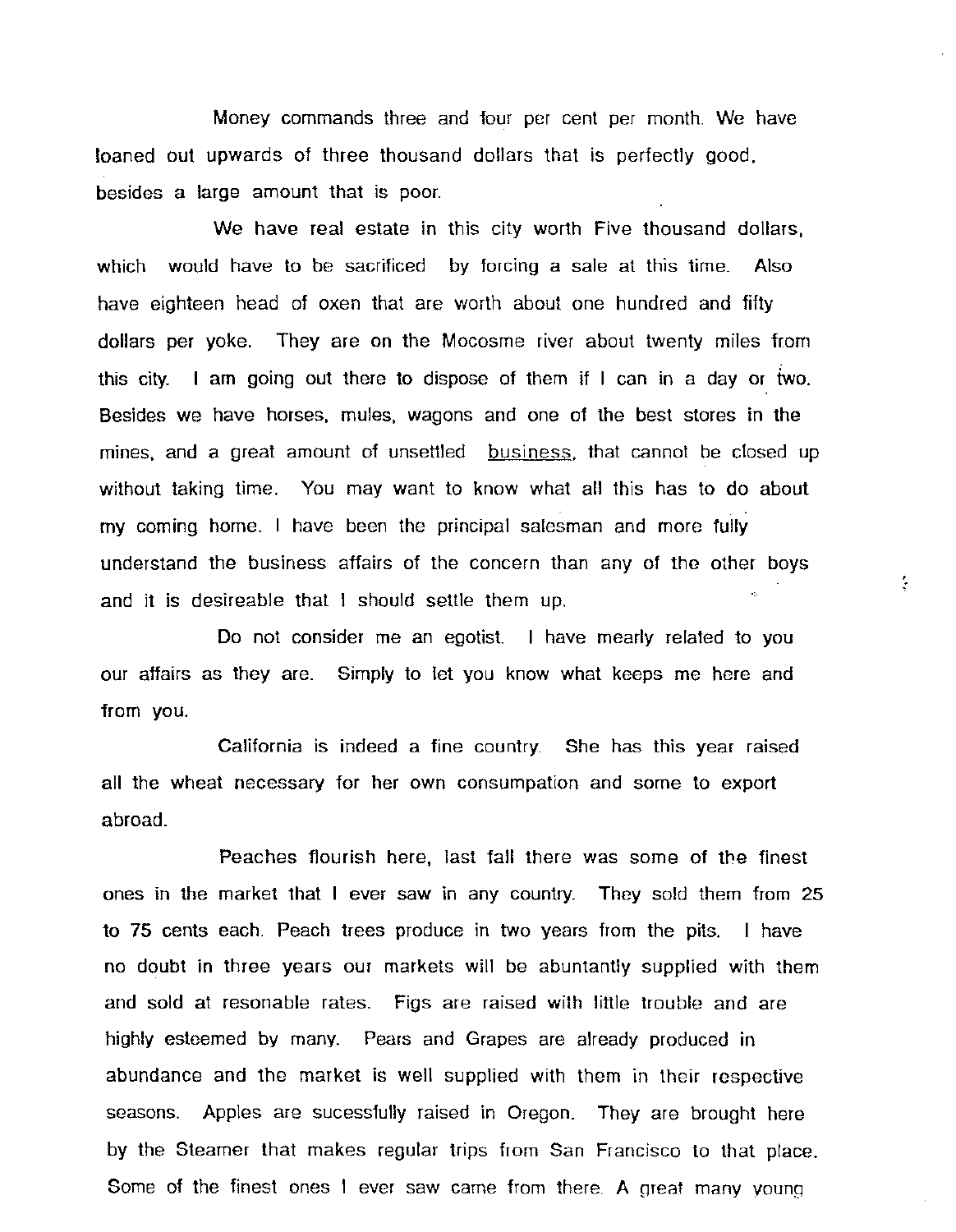apple trees have been set out in this country and most people think they will thrive and do well.

The weather appears more like Spring than Winter. It has not been cold enough to freeze any here and scarcely any in the mountains as high up as we are. Cattle, horses and mules live without any or very little feeding, that is those that are not worked.

California truly possess some great advantages over most of the United States. Still it is a new country and the society is the chief objection, to setting in this country. People have come here from all parts of the civilized world, each bring with him his peculiar notions about almost every thing and hence our society is what would be termed in New England very bad, especially in the mining section. In the agriculture section it is much better and will soon be good. There are very good schools now established in the cities and larger places and a liberal ~:, provision has been made for their support by the Legislature of our State.

Sacramento is now the Capital of the State and the Legistature are now in session.

I saw Mr. Loveland last week, he is well and thinks some of going home in the Spring.

Mrs. Narkness (Miss Griswold) is well and is still living in this city. She certainly has married one of the first men in this city; she is contented and happy. Aunt Ann is still living near us, she has been unwell but is now better. I hardly know how she is getting along, as I seldom see her. Mr. Severars & boys are well. John the Frenchman who worked for Luch is in this city . he is making money. he gave me five hundred dollars the other day to keep for him.

÷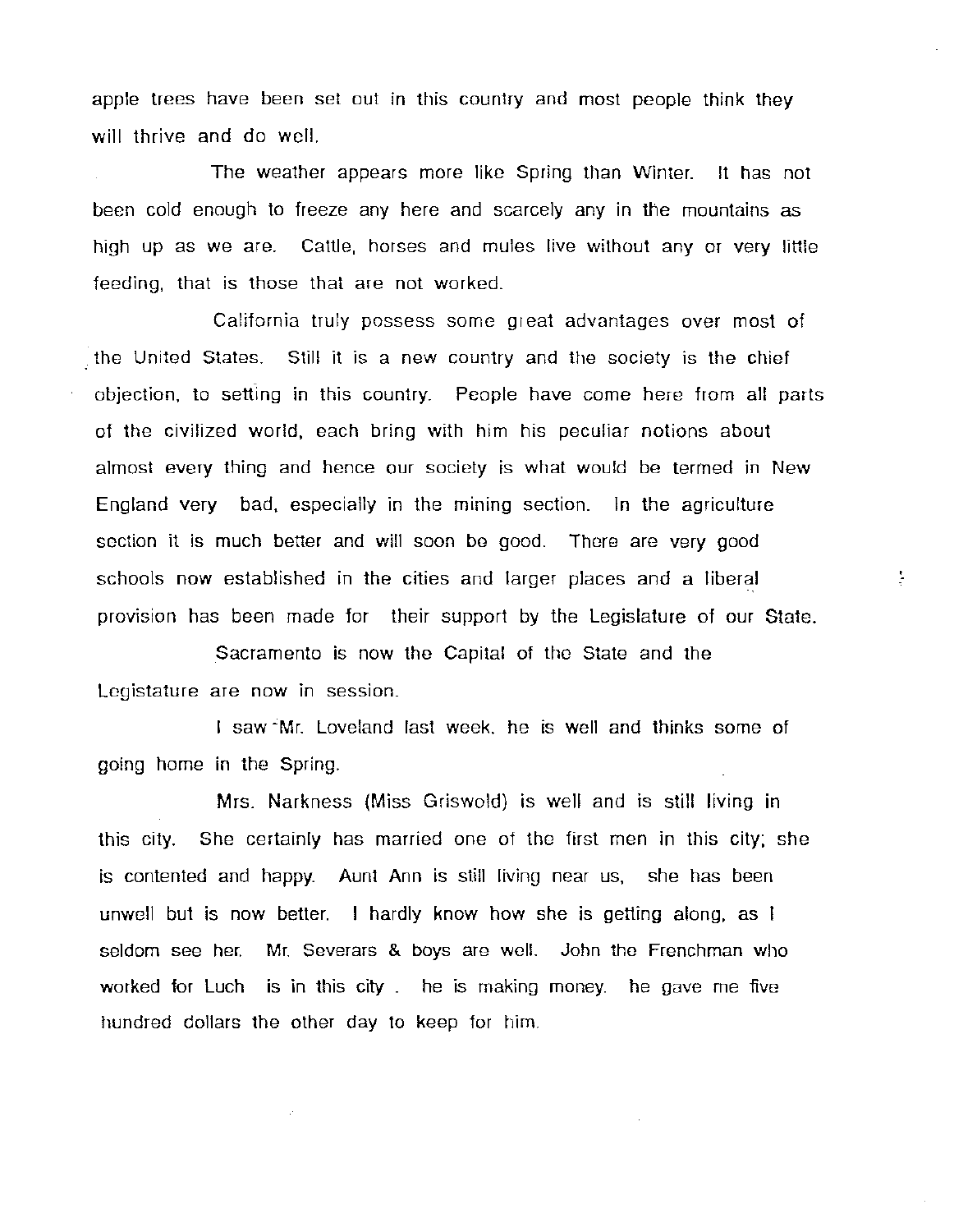Day before yesterday one of the greatest accidents took place near this city that has ever happened in the State of California. The high pressure steam boat Pearl, which run from this city to Marysville, carrying passengers freight and treasure was blown up by the bursting of the boilers. and probably not less than seventy five lives were lost. Fifty three only have found up to this morning and they are still raking the river to find more.

Yesterday I saw one fellow when he found the treasure box containing \$ 6500.00 belonging to Wells Fargo & Co.. he was the only person who uttered a single note of joy, he gets a reward for finding of about \$ 1500.00.

A company of eight or nine had started for home, the Atlantic States and were all killed but one.

ţ.

Their hearts bounding with high hope and joy thinking of the dear and loved ones they soon would meet at home. But alas: how little we know of the future. Now in health and prosperity and in one moment more, in eternity.

Yesterday I attended the burial of twenty nine of the victimes. it was a solemn day, nearly one half of them were Chinamen.

The Fire Companies four or five in number. Odd Fellows, Masons, Sons of Temperances. Members of the Legislature and the citizens generally turned out to show their last tribute of respect for the dead. Many of them remain unregonized. Some of them had money about their persons, probably the savings of two or three years work in the gold mines. The procession was the longest I ever saw. There must have been four or five hundred Chinamen in it. The Chinamen are very peculiar people. There are a great many in California. They like all the rest. are attracted hither by the Gold, and the universal desire of gain.

ä,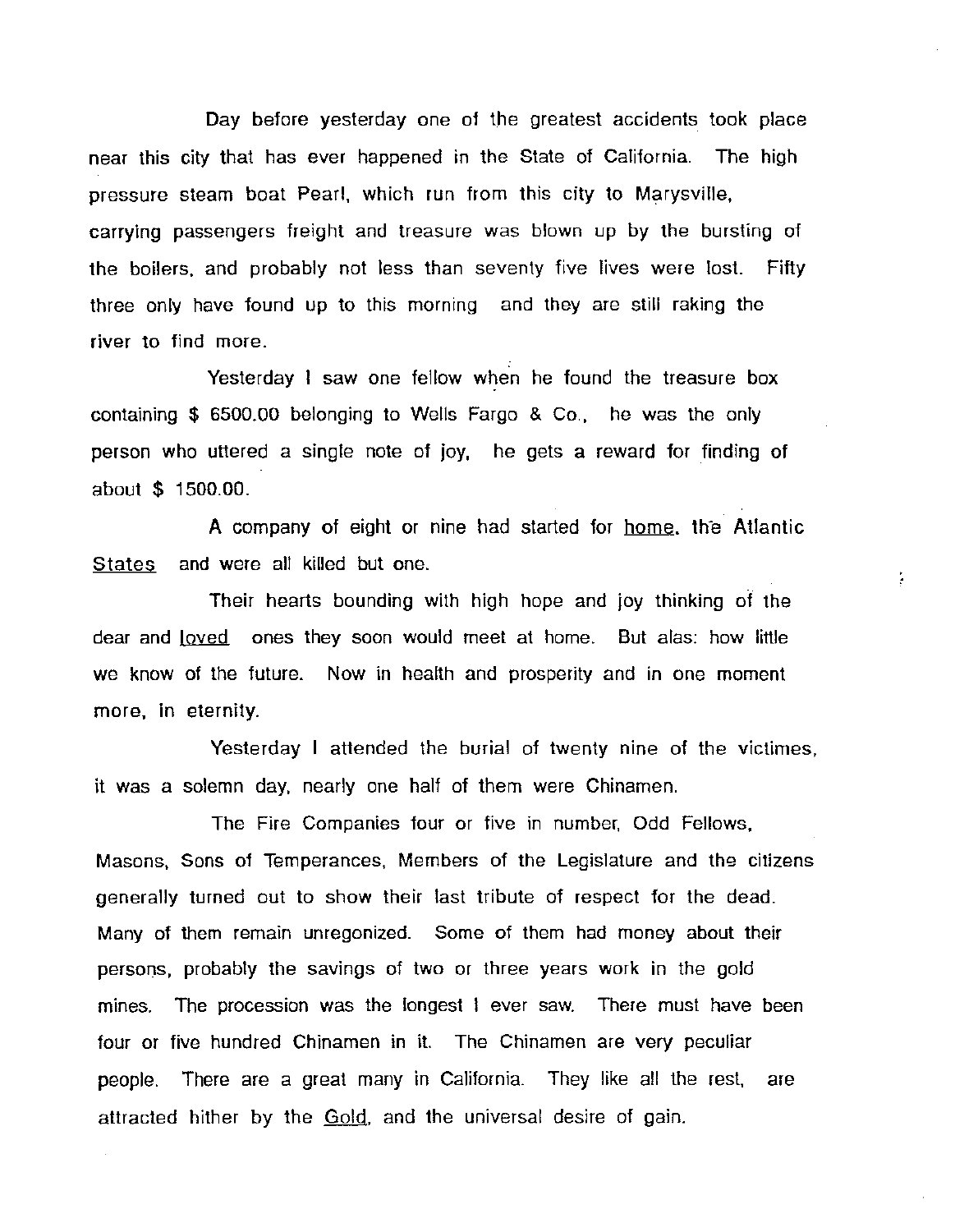I witnessed some eight or ten weeks since when I was down here, one of their visits to the buriel ground of their friends. It was very amusing and odd to one who had never seen anything of the kind before. About 10 o'clock in the morning nearly all of Chinamen of Sacramento, in all about six or seven hundred, started from the City for the buriel ground, which is in common with the Americans. Some afoot, some in carriages and others on horse back, Also with several wagons containing dressed hogs, Goats, and chickens, Apples, Pears, Grapes, pies, cakes and various other things including tea & coffee. And last though not least an abundant supply of fire crackers, the burning of which appears to be a favorite amusement with them. They were also provided with a great number of small sticks, which they set fire to and stick up upon the graves of their deceased countrymen. These sticks continue burning fifteen or twenty minutes and in the mean time an innumerable number of the fire crackers are burned. While all this is going on they spread tables and cover them complety with over with the dead hogs, chickens, grapes, peaches and etc. And then they all come and kneel before the tables and appear to be in the attitude of prayer. They continue this for some time and then start for their respective places of residence, taking good care however to take back everything was good for anything to their homes to eat themselves. leaving only a little boiled rice for their dead friends.

They burn a large amount of paper which they think goes to the Spirit land and their friends use it for money.

On the whole the Chinese are very strange people. They manufacture some of the finest goods in the world, frequently do years of work on a single shawl. Everyone wears a long coil braided up and looks like a tail, the rest of the head is shaved

 $\ddot{\phantom{a}}$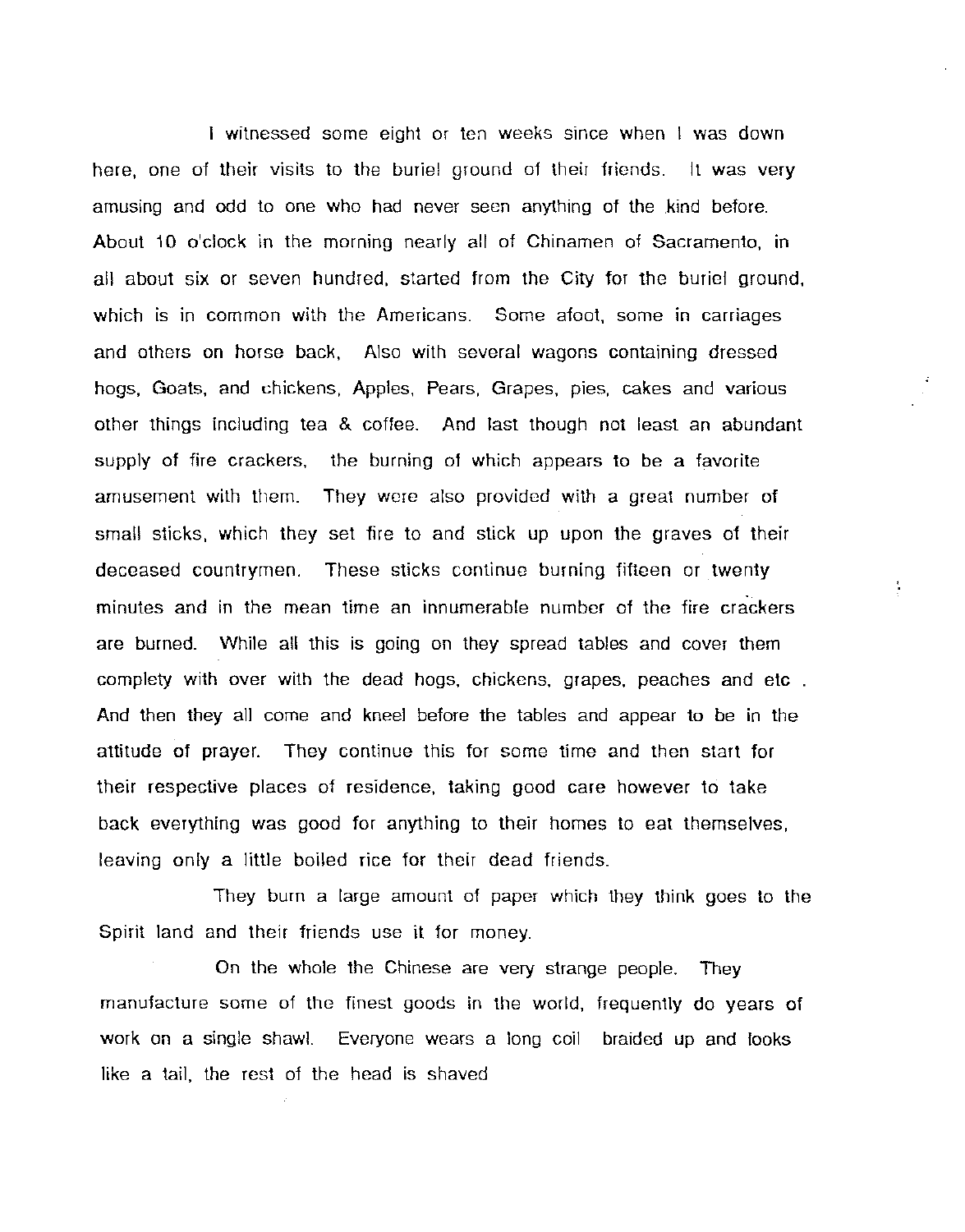Today I am twenty seven years old. How time hastens onwards. it does not seem possible that it is now over one year since we parted, still it is true. I find myself in good health and here, with the prospect of getting off still in the distance.

I cannot ask you to come to me, you have kind friends where you are and are well cared for with your relatives and acquaintances around you. Living at a happy home and blessed with all the blessings that a civilized and inteligent Country bestows, seeing & knowing only the good and nothing of the bad.

Yet how happy should I be could I but meet you even here in California.

Cruel fate seems to have parted us. Still who knows what one short year will bring forth. Sometimes I think perhaps you may think I have forgotten you. But if I could see you every time a thought called you to my rememberance sure we should not be parted long.

If a good opportunity should offer I cannot say that I should regret to hear that you had started for California. Still I would not advise for who knows the future. All that I can say is that my devoted attachment and affections would be freely, cordialy and tenderly· offered you.

The railroad is now nearly completed on the Isthmus or will be by. Spring, so that the most difficult part of the journey formerly will be the easiest.

The greater part of coming to California would be in getting started. Once undertaken twenty days or twenty five at the most and the .journey is completed. Your fare upon first class steam ships is equal to that of the Hotels of N.Y. City with some few luxuries excepted.

ţ.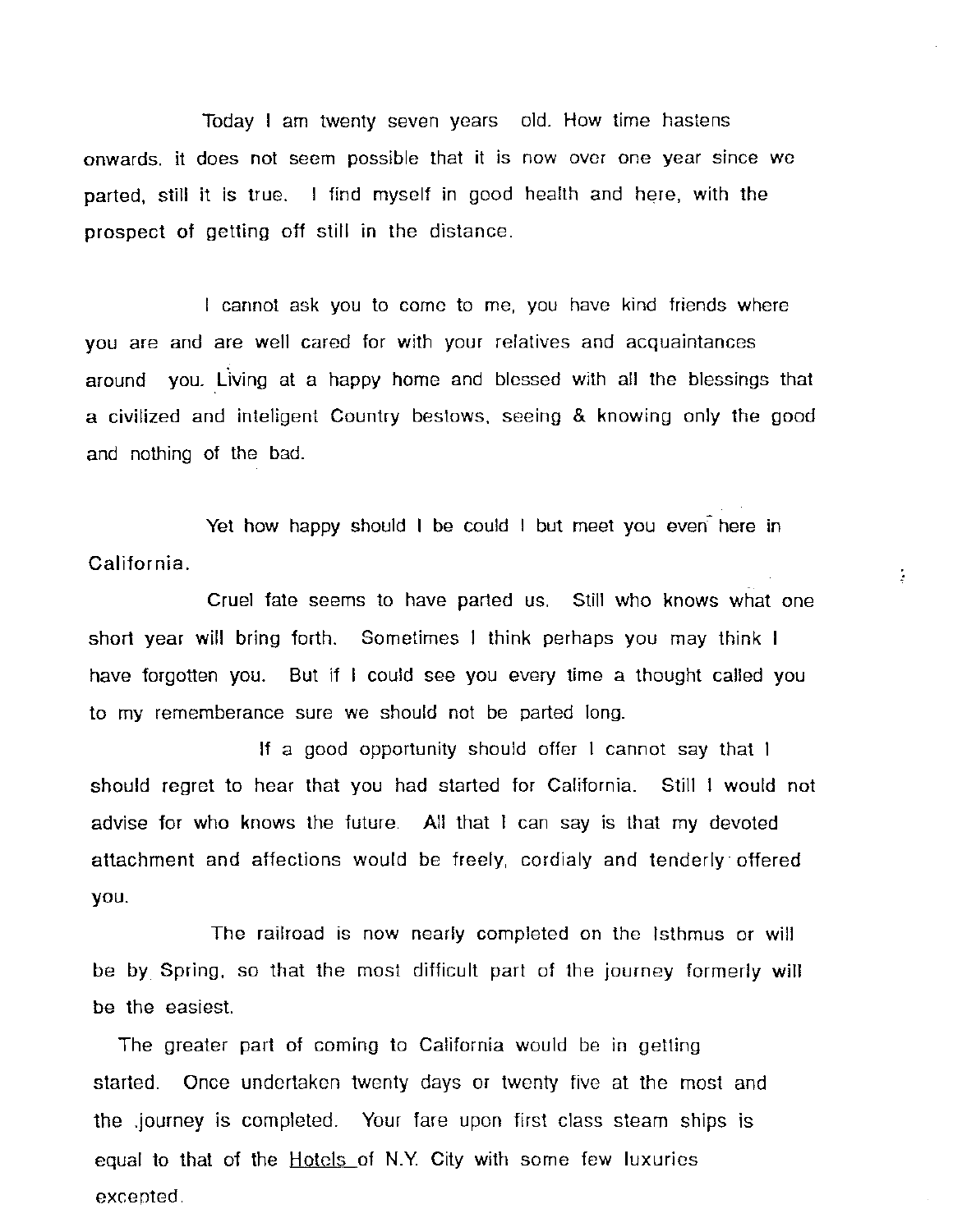Still I fully understand that it would be a great sacrifice in your feelings and also of your friends to come to this country where you have comparativily so few.

 $\mathcal{L}$ 

I hope you will excuse the mistakes and errors that no doubt are in this letter. Always please to hear from you.

ţ

from your devoted friend,

 $\mathbb{R}^2$ 

Thomas McConnell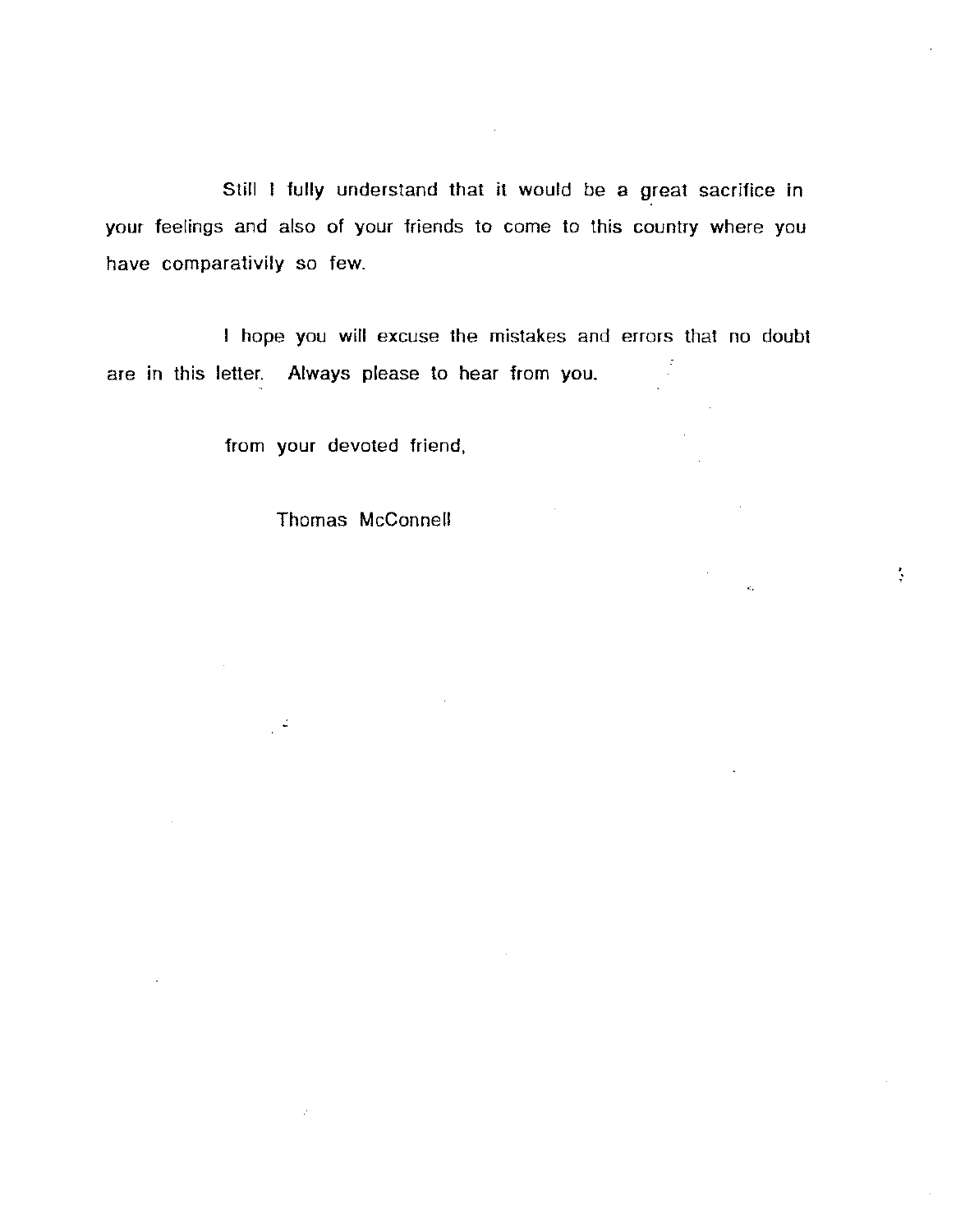Envelope: None

Letter:

Rutland Jan 31 1855

My Dear Friend,

You will pardon me if I address a few lines to you this morning and enclose in fathers letter. I have sad intelligence which I cannot forebear communicating to you at this time. The solemn tidings of death of one of my dearest and most precious friends, Miss Emeline Wright reached me yesterday morn. Alas, she's gone. never again can I behold her in this life ·or listen to her sweet voice and never more, can I through those sacred little messages of exchange with her the voice of love and true friendship. In her death I realize a great loss. She had won the promised seat in my affections that had she by her untiring faithfulness and affection with her many virtues, she had rendered herself truly of great worth to me. It indeed seems hard that I must give her up. Yet, I feel that our loss is her gain, that she has passed from a world of sorrow, to one of eternal joy in Heaven. She was an ornament to earth and by her true excellence had won a large circle of friends. But a Merciful Father has taken her in the bloom of life. knowing her to be to pure for earth, to join the Angels in that bright world above where we all hope to meet in Heaven. She departed on the morning of the 25inst after a protracted and distressing illness of Typhoid fever. My last kind message from her was dated Sept. 1Oth which was characterized by a shade of melancholy on account of her health, not having recovered from the measles, with which she was attacked early in the summer. She expressed a strong wish to visit me if her health would admit. I did not hear from her again until the 19th of Dec. when I was addressed by a Miss Fisher who had taken care of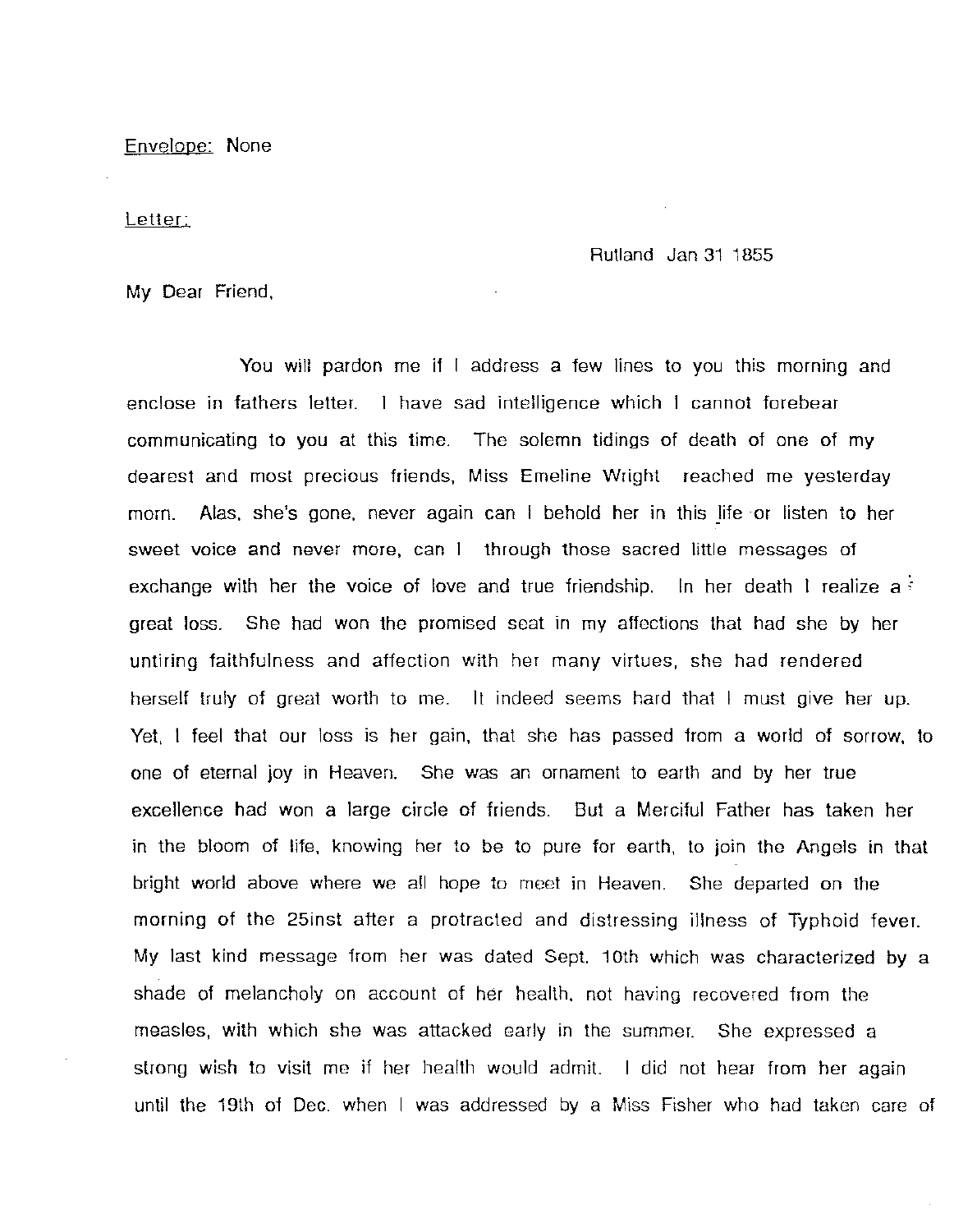her until her death. She wrote that .she was taken about the middle of Sept. with the T. fever. had been under the care of a Physician for ten weeks, but was at that time convelescent. I trusted in her recovery and was anticipating a from her this spring when another letter from Miss F reached me announcing her death. Ah, how fleeting are the joys of earth, and how frail our natures. Earth has indeed few attractions to win us to this life. May our affections be centered upon the lovelier objects in Heaven. My dear friend suffered much during her illness, yet was very patient. She frequently told her friends she should never recover and never once expressed a desire to. I should have visited her had I known of her decline. I can now only hope for a reunion in Heaven.

I would inform you that your friends are enjoying good health for which blessings we are ever grateful. I trust this may find you in good health. May a Kind Father ever bestow the richest of earthly blessing upon you so long as you may sojourn here below. May you ever be guided in the paths of virtue and honor which can only insure your happiness. And when your earthly career is ended may you be gathered with the Heavenly Host Above where bliss forever reigns. Please remember me tenderly and affectionately to your brother Frances and all.

Your unchanging friend. Louisa Chapin Mr. Thomas McConnell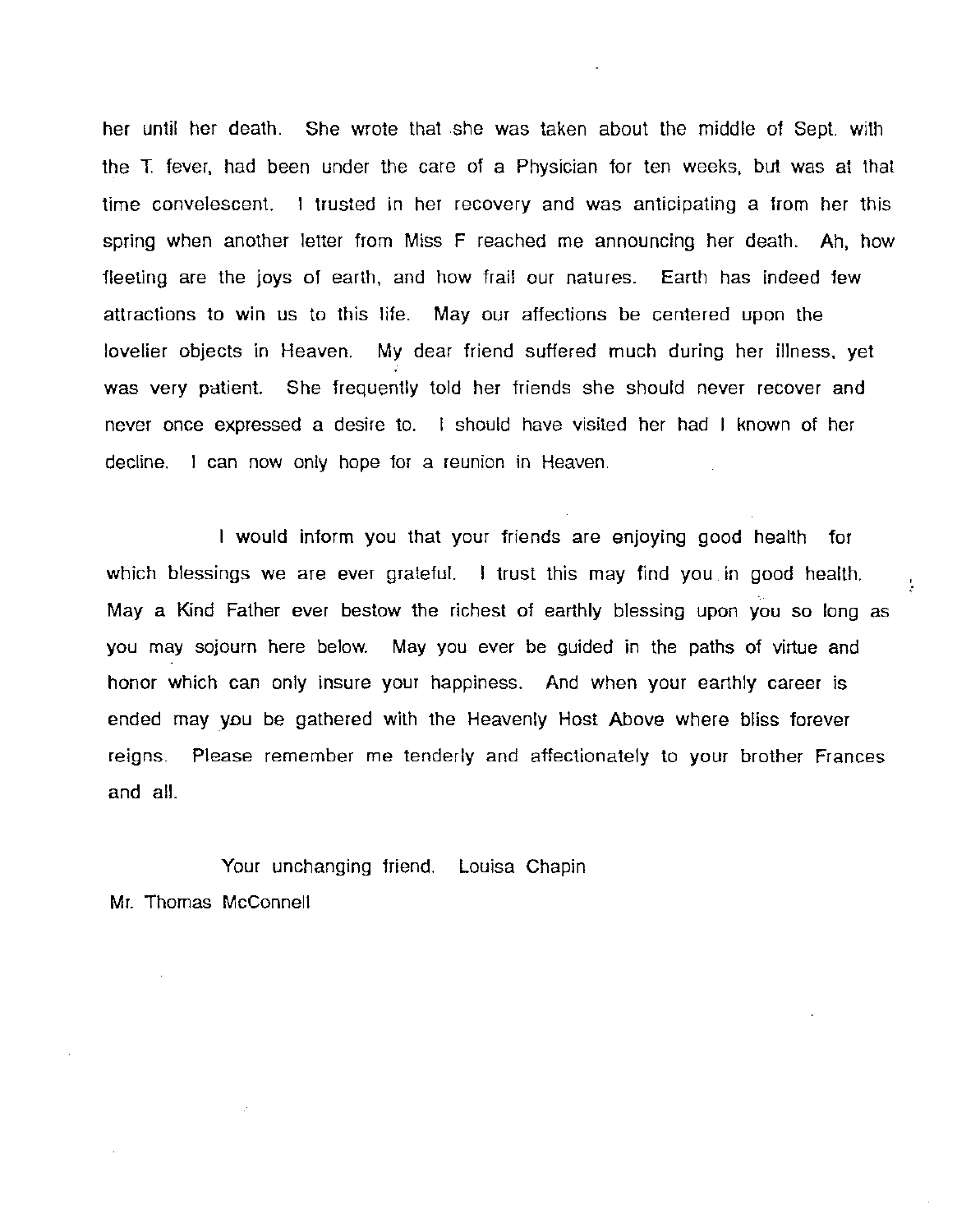Envelope: none

Letter:

Rutland March 15, 1855

Dear Friend Thomas,

Once again I'm started to pen a brief reply to your lengthy espistle of Jan 30 which was duly received and perused with interest, happy to learn of your gooq health and hope that you may long enjoy the rich blessings.

With regards to your business affairs, I lament that you are unable to accomplish them according to your wishes. I should think that your business had much increased since your return to Cal. is it not rather poor encouragement to its completion, I regret that you have not the confidence in Samuel's ability for the management of your Firm that I have. Yet it is very natural for people to entertain ; feelings that you do, perhaps it is all correct.

At our parting in N.Y. one year and half since I could not have looked to this period with the expectation that you would be in Cal. yet it is ever true. and none, know when to anticipate your return. Oh! how sad that friends should be so long separated. Perhaps "all will be rights". I will trust One who knoweth and doeth all things for our good. I hope I may be more worthy and better prepared to appreciate your society, should it ever be granted me than I am at present.

You have again alluded to my visiting Cal. I would say that I would be happy· to do so. What Earthly place would afford a lovlier meeting than the Wilds of Cal. I doubt not that it is a delightful country possessing many attractions. The geniality of it's climate I would think be well adapted to my peculiar nature, as I have little sympathy for the frigid Winters of Vermont.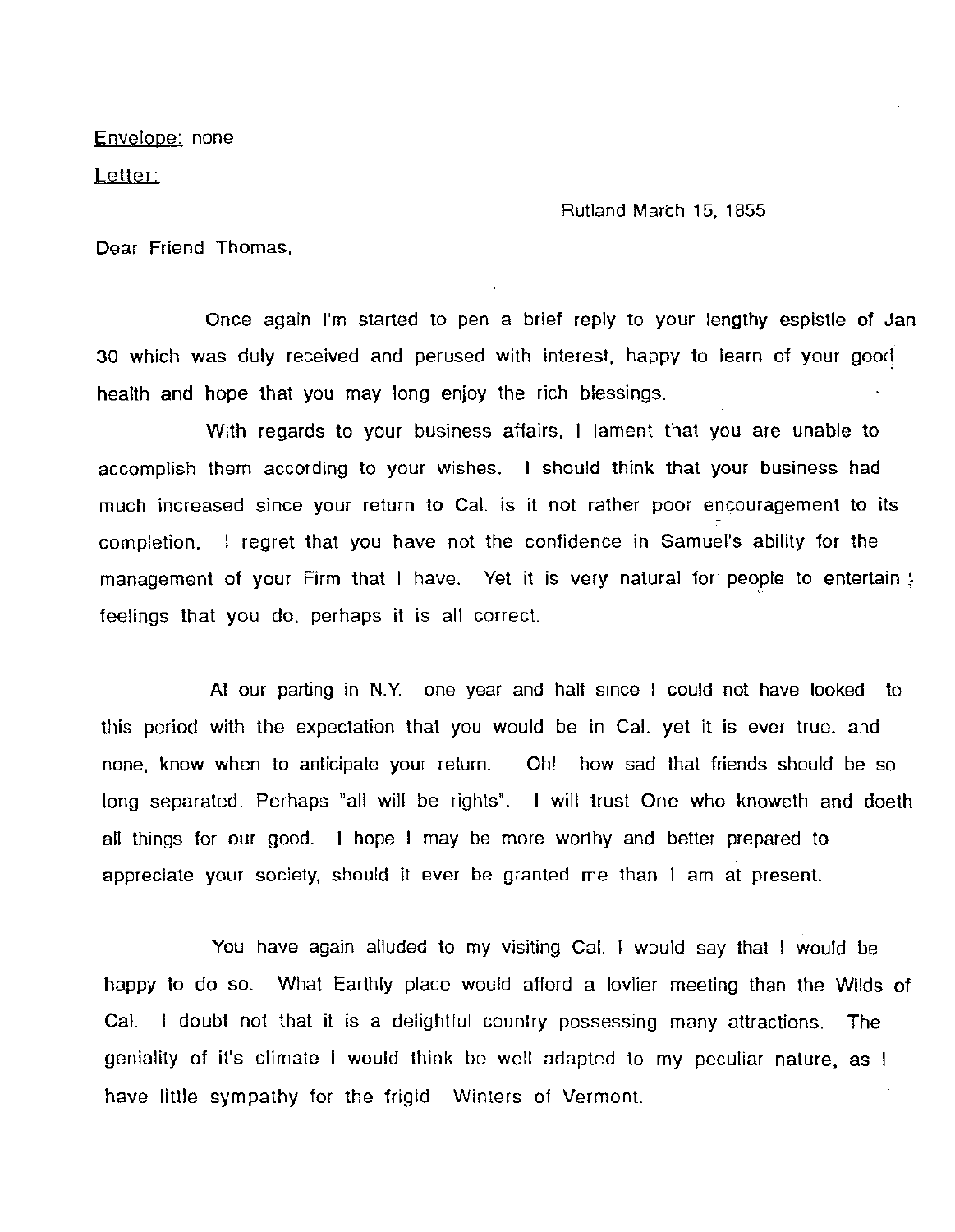Mrs. Emily L. Alford is now at her fathers preparing to leave for Oregon in April. It will be quite an undertaking for her with her little children, in her delicate state of health. Yet her noble heart is prompted by nobler deeds, and may a merciful Father safely guide her to her beloved companion. I would be happy to accompany her could I feel under our existing circumstances it would be approved of by either of us. Were you present I could freely join you. Although there is One who ruleth the mighty deep and in whom I can trust. Yet could not I feel more safe with thy protecting arm and watchful eye over me then otherwise, Surely I could, but I will leave the subject to your wiser decision.

Mr. John Willoughby has sold out in Mass. and intends to leave with his family for Minnesota in April or May. Mr Austin Andrews who married Levery Richardson of Pittsford has also sold his property and going West this Spring.

I would inform you that Mr. Gruman Moulthrop departed this life on the 11th inst with Billious fevers. Thus one after another passeth away. I feel that we can not mourn for the departed although we miss them here. Yet with the Faith that they have passed to a brighter world is consolation to the afflected.

ţ.

Henry Massey and wife returned home the day previous his death from Ohio, do not intend to return there again. Oft does my memory revert to my dear friend Miss Wright and the happy hours spent with one I loved so well. But she's passed to that blissful Abode, that knows no sorrow, where we all hope soon to meet. I have written to the afflected Mother twice and am soon expecting her Miniature which will serve as a beautiful memento of one very dear to me. She was truly one of earths fairest and loveliest flowers.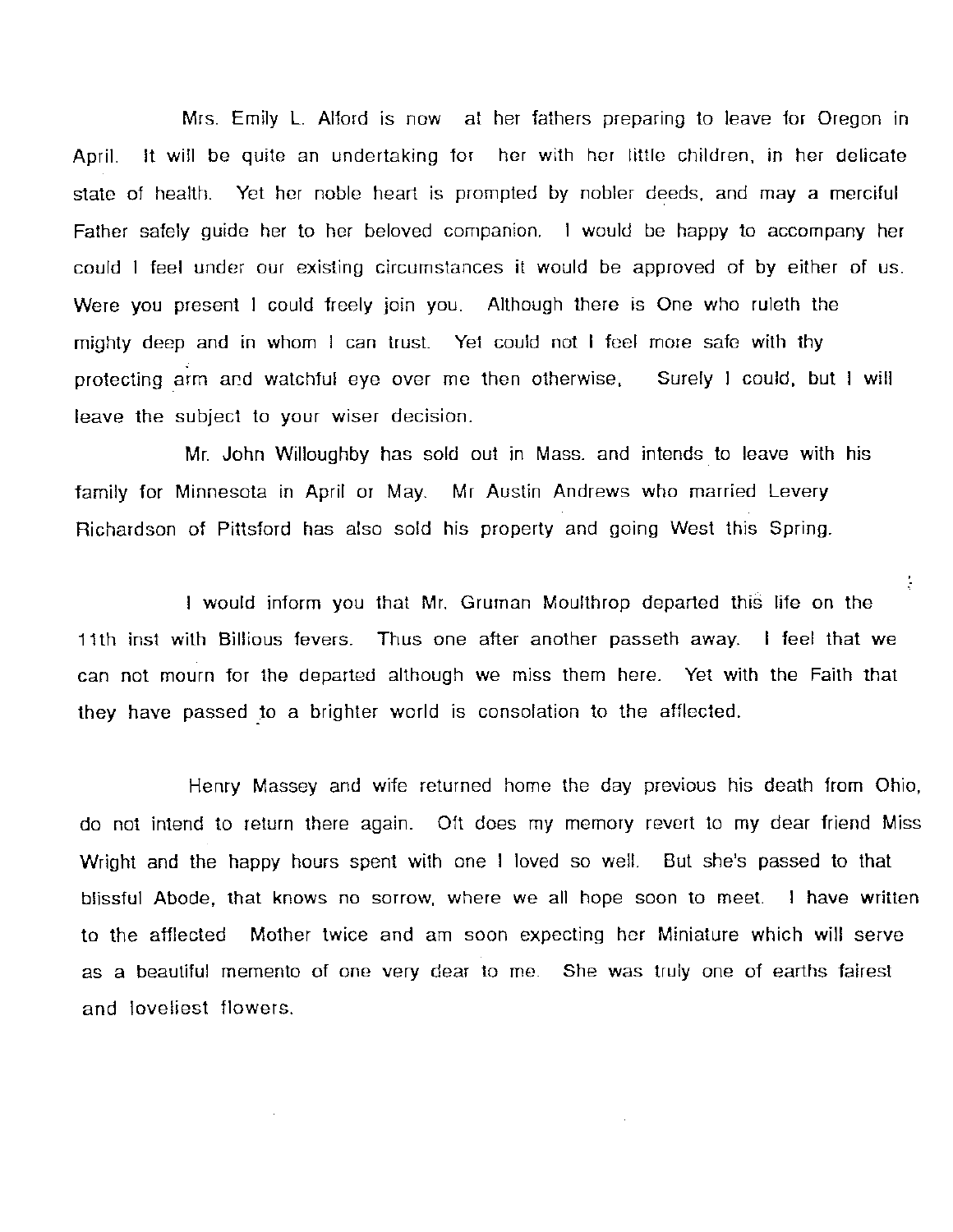Rev. C. Woodhouse soon closes ·his labors in Rutland and Clarendon and intends to remove to St Johnsbury. Charles W. is engaged in a Bank in Burlington where he receives a good salary. He is a very promising young man. He is probably one of the best musicians in the State. He is regarded to play the best Organ that is known about here.

Perhaps you would likle to know how we are suscceding with music. Father is improving rapidly can play several tunes very well.

My teacher Mrs. Hopkins talks quite encouragingly to me. I think her an admirable woman and love her very much indeed. . I would inquire if there is any call for music teachers in San Francisco. I am glad to hear of the prosperity and happiness of Mrs. Harkness. May it be continued to her. ţ.

Miss Martha A. French has recently graduated at the Medical College in Cincinnati. I received a message from her recently she thinks some of coming home in the Spring. Although she is wanted in Saratoga another summer.

A letter from Miss Griswold states that her brother John is well and thinks much of Cal. Have you met with him recently. I think the death of Miss Wright will be a sad afflection to him.

With my best wishes for your future success I remain ever happy to hear from you.

truly your friend Louisa Chaplin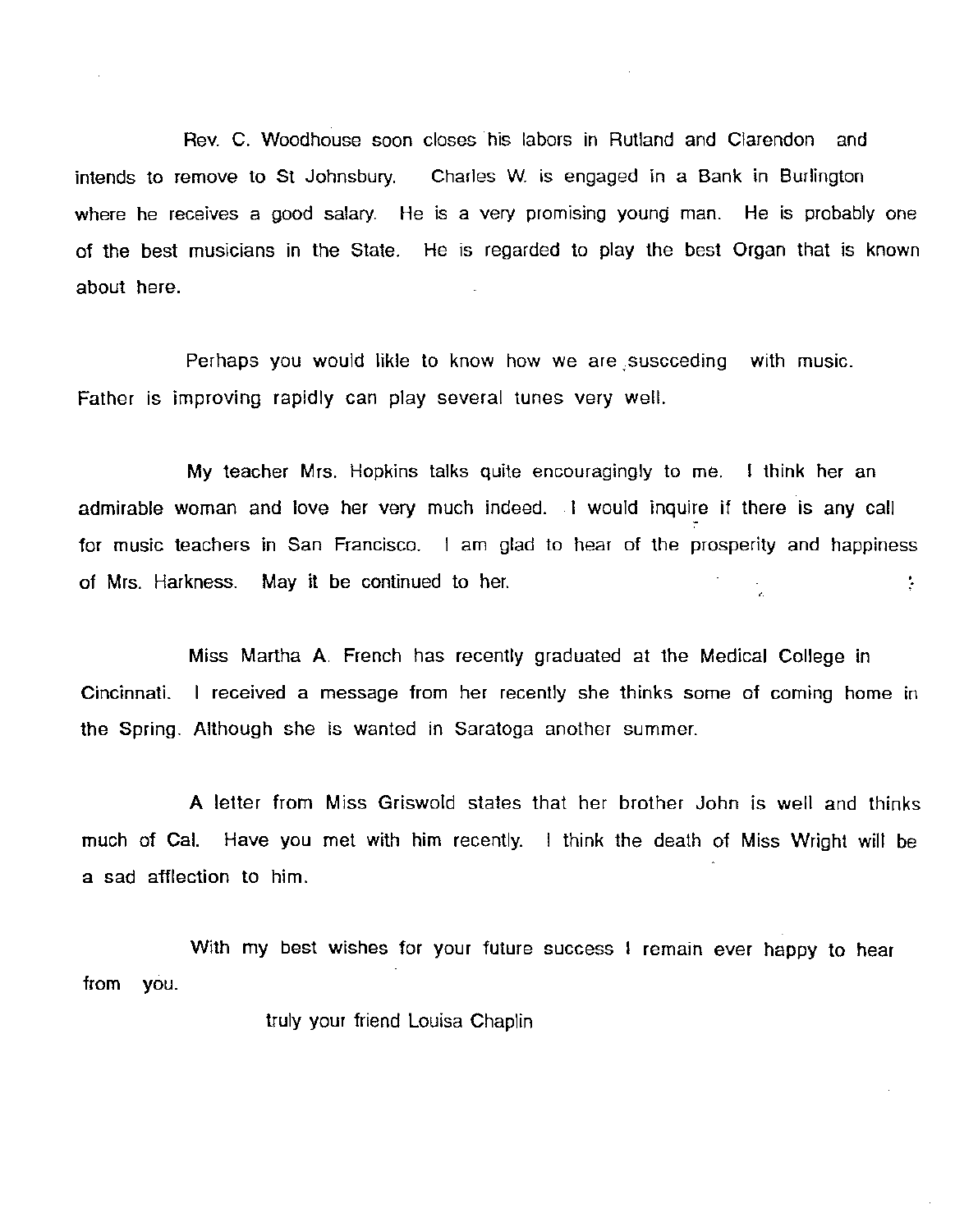Envelope: Embossed; no postage but "paid 10,"

Miss Louisa Chaplin North Clarendon Vermont

Letter:

### Sacramento May 12th 1855

My Dear Friend.

Yours of March 15th is now before me and it should have been answered by the last mail, but it has been neglected as it has frequently been the case before.

I left home about one week ago. have been down to San Francisco to purchase goods and transact some other business in this city.

Saw Mr. Griswold, he is in good health and clerking in San Francisco.

ţ.

I also met with Major Alvord of the U.S.A. he is expecting his wife and children by the next mail boat which should be in a day or two.

If you had been with her rest assured you would of met with a cordial reception: or should you hereafter visit California, I can only say what I have said before, you will be heartily welcome and my best exertions will be tendered at all times to render you happy and make a California life agreeable: there are many, very many things which I could wish were different but dame Fortune has placed me where I am and I cannot consistently leave for the present. Truly as you say when we parted in N.Y. I did not think so long a time would pass and we still be separated.

Events have taken place that I could not forsee. or even did not dream of: by the death of Mr. Cody our partner in the mill, that property has fallen into our hands which is worth seven or eight thousand dollars besides a large amount of lumber and logs and it requires time especially on such a year of Bankrupcy as 1855. has been to close up an affair of that kind without great loss.

You say you "would be happy to accompany Mrs. Alvord. Could you feel that under our circumstances it would be approved of by either of us"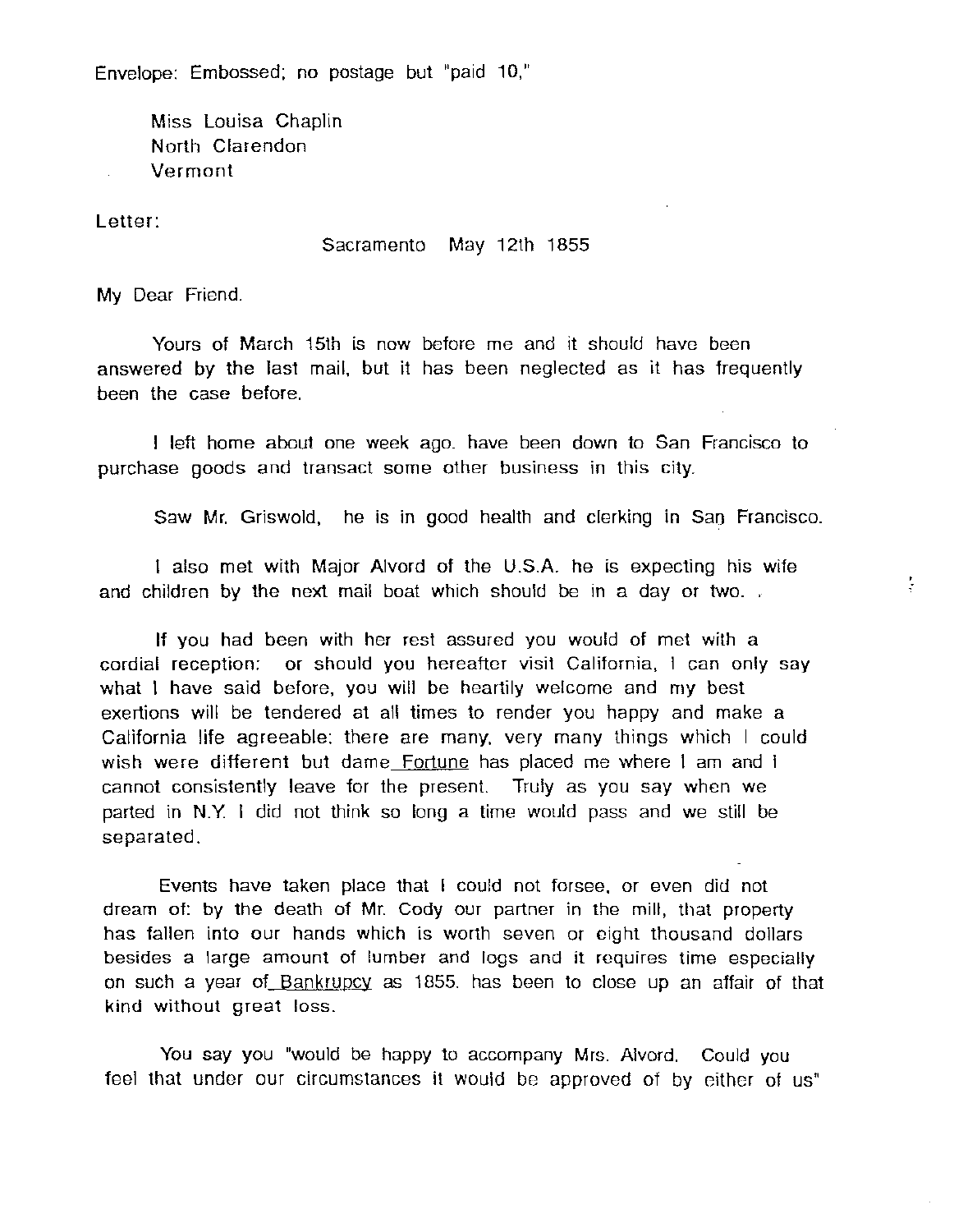My Dear Louisa, if you feel perfectly willing to leave old friends and acquaintances, I can say it meets my approbation and should be very happy to have you name the day you would leave New York. You will find twice the trouble in getting started and away from home that you will on the journey here.

Once started the task is half accomplished. Do not bother yourself with baggage. One trunk, a carpet sack and sattchel is all that you should think of bringing, even this is too much, everything that one might want can be had in California at resonable prices. I should prefer the Panama route, the Steamers are more commodions and there is less difficulty in crossing the Isthmus which is now done by railroad in four or five hours. You will not be oblige to stop on shore more than one night and probably not any.

I will meet you on the boat at San Francisco, if life and health permit.

I stop at Williams Exchange when I am in San Francisco.

Four hundred dollars will be sufficient for your expenses including the cost of your ticket, which must be a First Cabin one. And twenty five days from the time you leave home to San Francisco is all that is required unless something very extraordinary and uncommon should occur.

ţ.

I have at all times endeavoured to give you correct statements in regard to this western portion of our country and hope when you shall of seen it, you will not of been disappointed and I trust you will have no occasion to regret your coming to California, where "Truth is Stranger than  $Fiction$ !!

Brother George is some better and we now think he will recover his health again, still he will not be able to work any this season. The rest of us are all in good health.

Senator Gave (State Senator from Sacramento Co. ) he formally came from Rutland and is a relative of old Col. Gove, returns soon for his family. think he lives in Fairfax. V.T.

The opportunity of coming with Mrs. Alvord I cannot help but hope has been improved, if it has not fear not my noble girl there is no harm that can overtake one, when motives are as generous as yours, and who puts their trust in One who does all thing well.

With my best wishes for your future welfare and happiness, I remain as ever your true friend

Thomas McConnell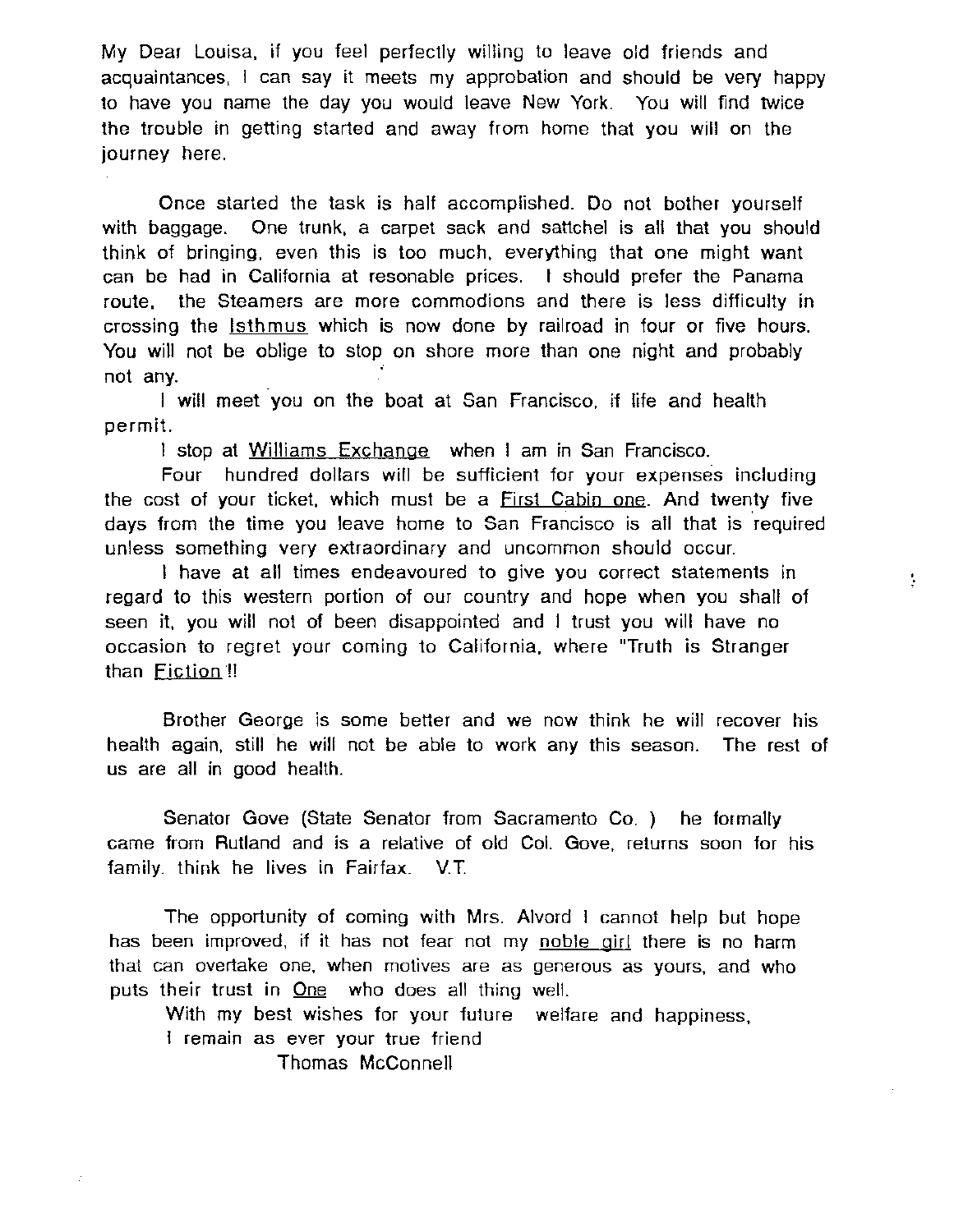Envelope: Embossed Paid 10. Miss Louisa Chaplin North Clarendon Vermont

Letter:

Garden Valley July 30, 1855

My Dear Friend,

I received a letter from you by the last mail in which you decline visitin  $\tau$  . California unless I should come for you.

I shall start for VT on the 15th or 16th of August and if good luck attene me as usual I shall be with you by the 15th of Sept.

I would take you wholly by surprise were it not for the short time that I shall probably remain. which can not exceed four weeks.

There are no other that know of my return. You may keep it still as Mother would worry herself continually if she knew that I was on the way, until arrived.

Brother George is recovering his health, he is Sacramento attending school.

The ballance of us are all in good health.

Mrs. Harkness died very suddenly on the 21st. You will see a notice of he death ·in the papers.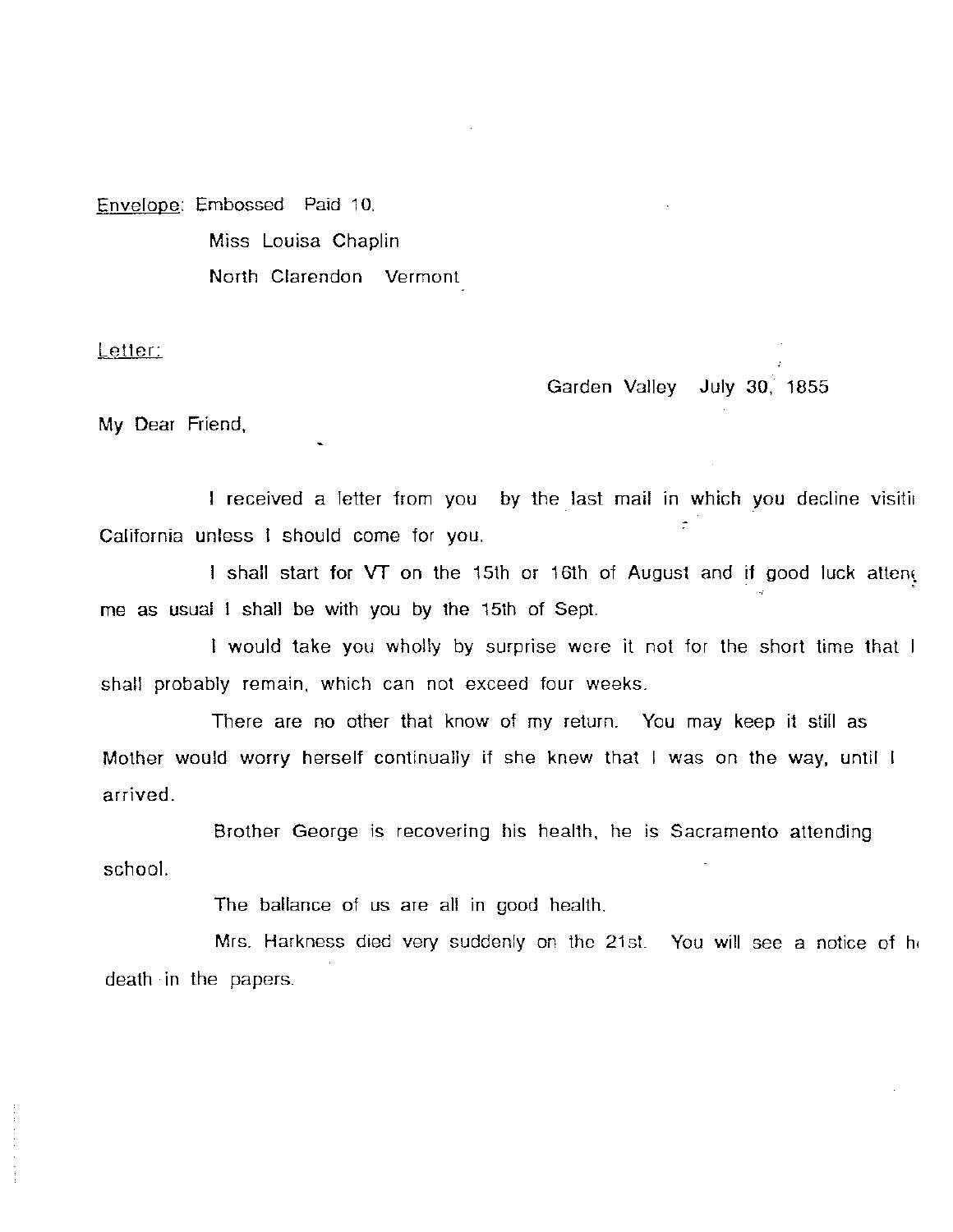ENVELOPE: enbossed (no post mark, but note "paid 10.) adressed to: Miss Louisa Chaplin North Clarendon Vermont

LEITER:

Sacramento City Sept. 15th 1855

My Dear Louisa.

Since writing to you last I have firmly made up my mind to settle up my affairs in this country and leave it at the earliest moment which will probably be some time next spring. Say in Feb or March. We have some contracts with others that cannot possibly be closed before the 1st of January.

My course may of appearance strange to you and doubtless it does, but if you could of fully understood, the situation of our business affairs and my connections there with I think at least it would look quite , differant. My property is and has been in company with others. at times I have thought perhaps that it would be the best thing that could be done to settle in this country: there are many advantages that is precuniary ones with a beautiful climate which taken together have at times over -ballanced the many objections such as a final separation from the old and early associations of youth the model institutions of New England and the excellent society every where there to be found.

ţ.

I am well aware that the objections spoken of would bear more heavily upon a lady than a gentleman, whose mind is in one continual state of excitement with business affairs by which he is surrounded.

I think that if we meet with no sad disasters in closing up our affairs that I can leave California with a small competency.

· I feel almost certain that you will approve of this course, which I shall put into execution if life and health permit.

Brother George is attending school in Sacramento. His health is improving and I think eventualy he will regain his former good health.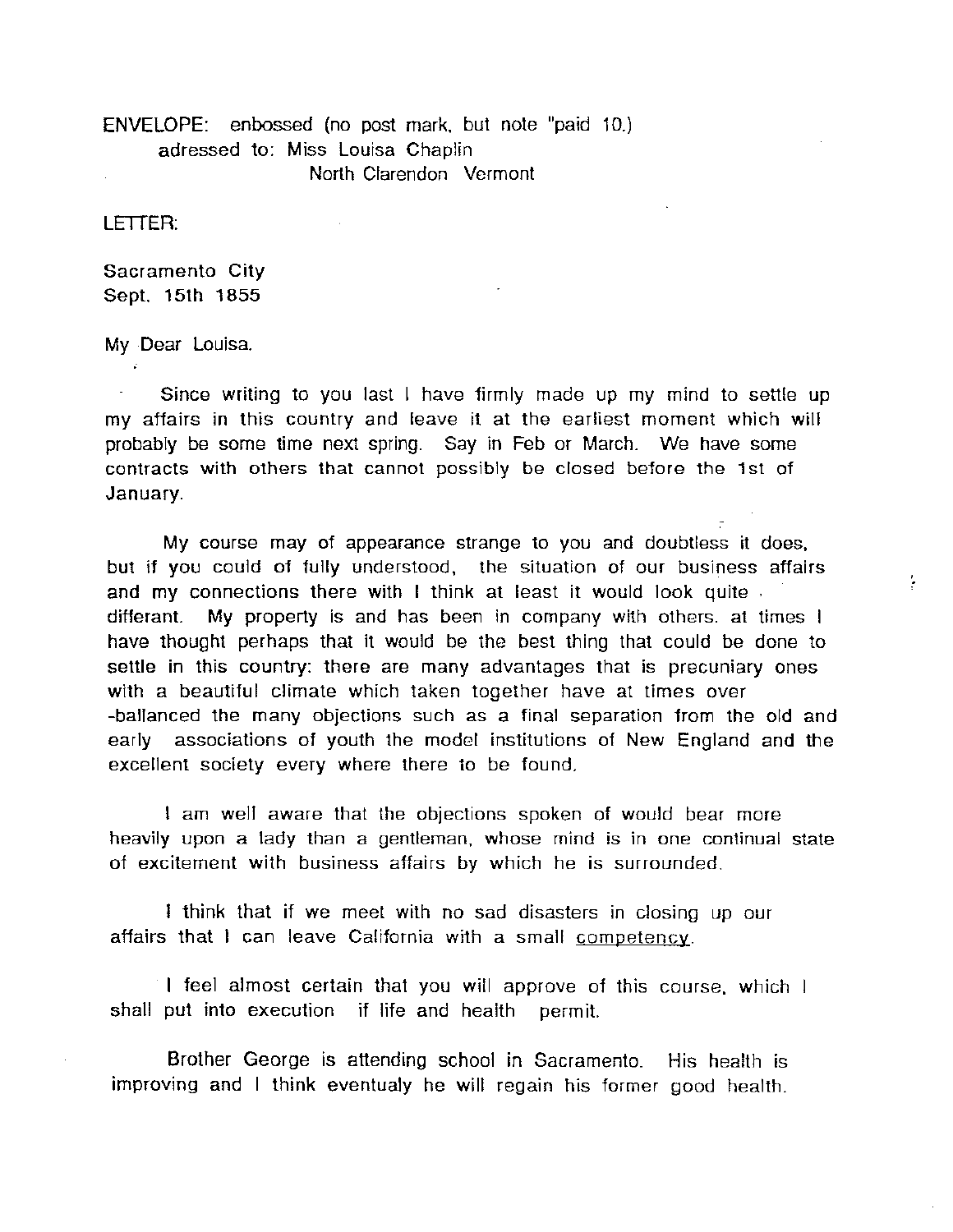The Know Nothings have carried this State by about 5,000 majority and elected J. Neely Johnson Govenor.

The village of Grass Valley was destroyed by fire night before last, lost estimated at \$ 400,000.

Our markets are abuntantly supplied with Grapes, Pears and fine Peaches. There are a few apples they come mostly from Oregon.

There was one hundred deaths on the Steamer Uncle Sam, just in from Nicarangue - Cause Cholera.

The Spring of the year is much the healthiest time to travel from here to the States or vica versa

How the wheels of Time roll on, it is now nearly two years since I parted with you and almost Six since I first left Vermont for California. What a change has taken place. Many of my acquaintances are dead and others have gone into the wide world to continue with its ups and downs.

÷

I trust that you are enjoying yourself and that you and all of your friends are in good health.

I shall be \_very happy to hear from you as often as you can find it convenient to write during my short stay in California which I now confidently believe will not exceed six months. Still I have found out by experience that everything in the future is very uncertain.

I have been stopping here a few days on business, but shall leave in a day or two for home. John the Frenchman is at work in this city, he is well and is Steady and faithful.

From your Lover

Thomas McConnell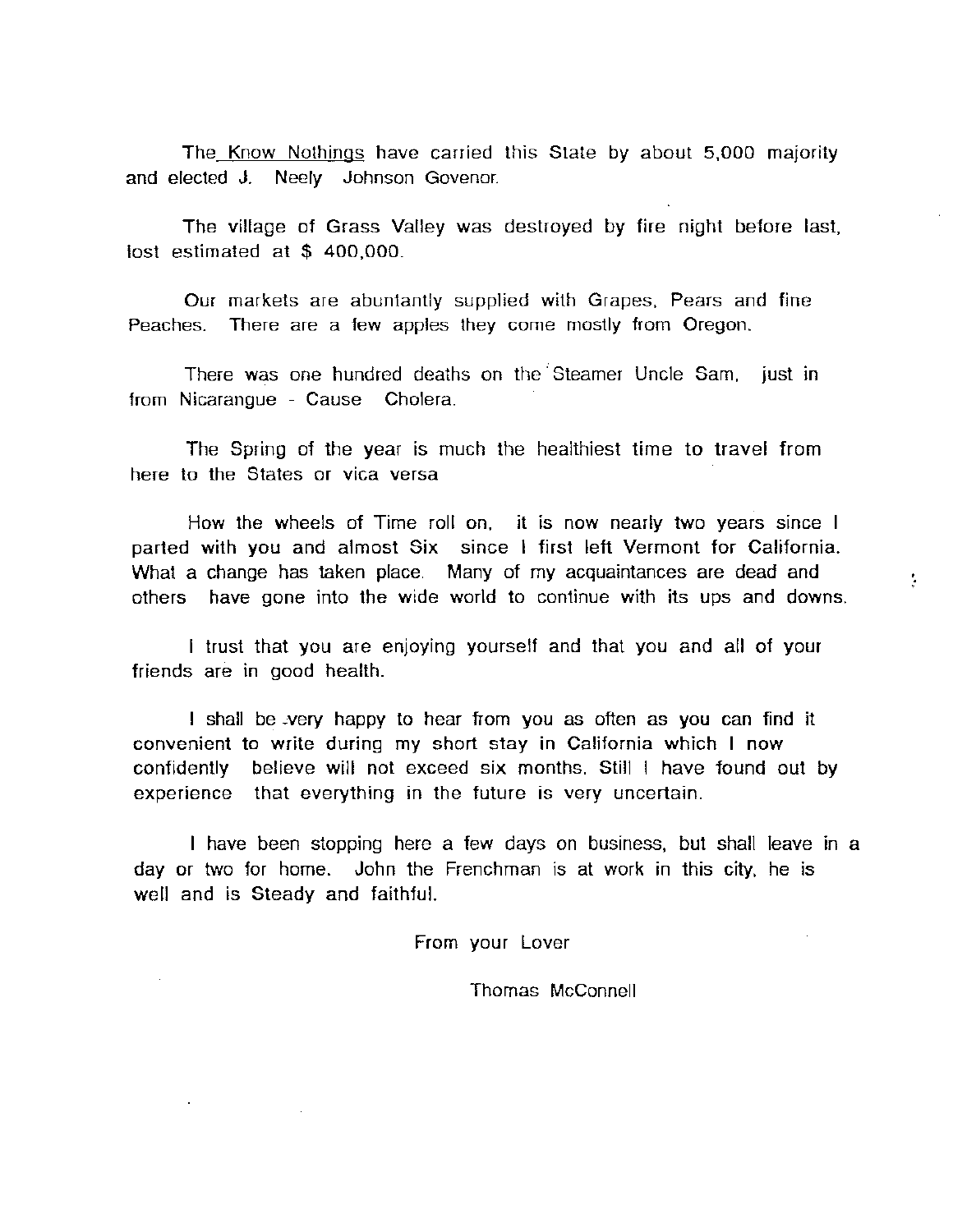Envelope: Postmarked Rutland VT Dec 3 Paid 10.

Mr. Thomas McConnell Garden Valley, California

Letter:

Rutland VT Dec 2nd 1855

ţ.

Dearest,

Yours of 2nd of Nov was rec'd yesterday , by which I am happy to hear of your good health, also that of your brothers. Good health is indeed one source to human happiness it then befits us to take that course which shall both promote our moral and physical health, as are mortally essential to a good end.

Your friends here are at present enjoying unusal health. Your respected Aunt Sarah is yet feeble but able to be about and rides out occasionally. It is not expected that she can long remain in this world. She is a Worthy person, capable of doing much good here. But, ah! how off the best are first to be taken from us. None are more worthy of that blest abode. Yet have much. With the precepts of the Most-High do we meet their light and influence to cheer and guide us aright.

Death has marked many of your former friends and acquaintances during your sojourn in Cal. A kind fathers voice is no longer heard and other friends I need not mention. Yet I trust that they abide in a happier home.

My friend, have oft are we reminded of the fruilty of man. I have recently been informed of the death of Miss C. M. Fisher, the lady who officiates in taking care of my friend Miss Emeline Wright. I have corresponded with her the past year. She also made me a week's visit in Sept. I found her to be a person of more than ordinary intellect kind and amiable in disposition and calculated worthfulness, but she's gone to fortake of the joys of the immorted state, that kindly invites the weary traveller to a home of rest.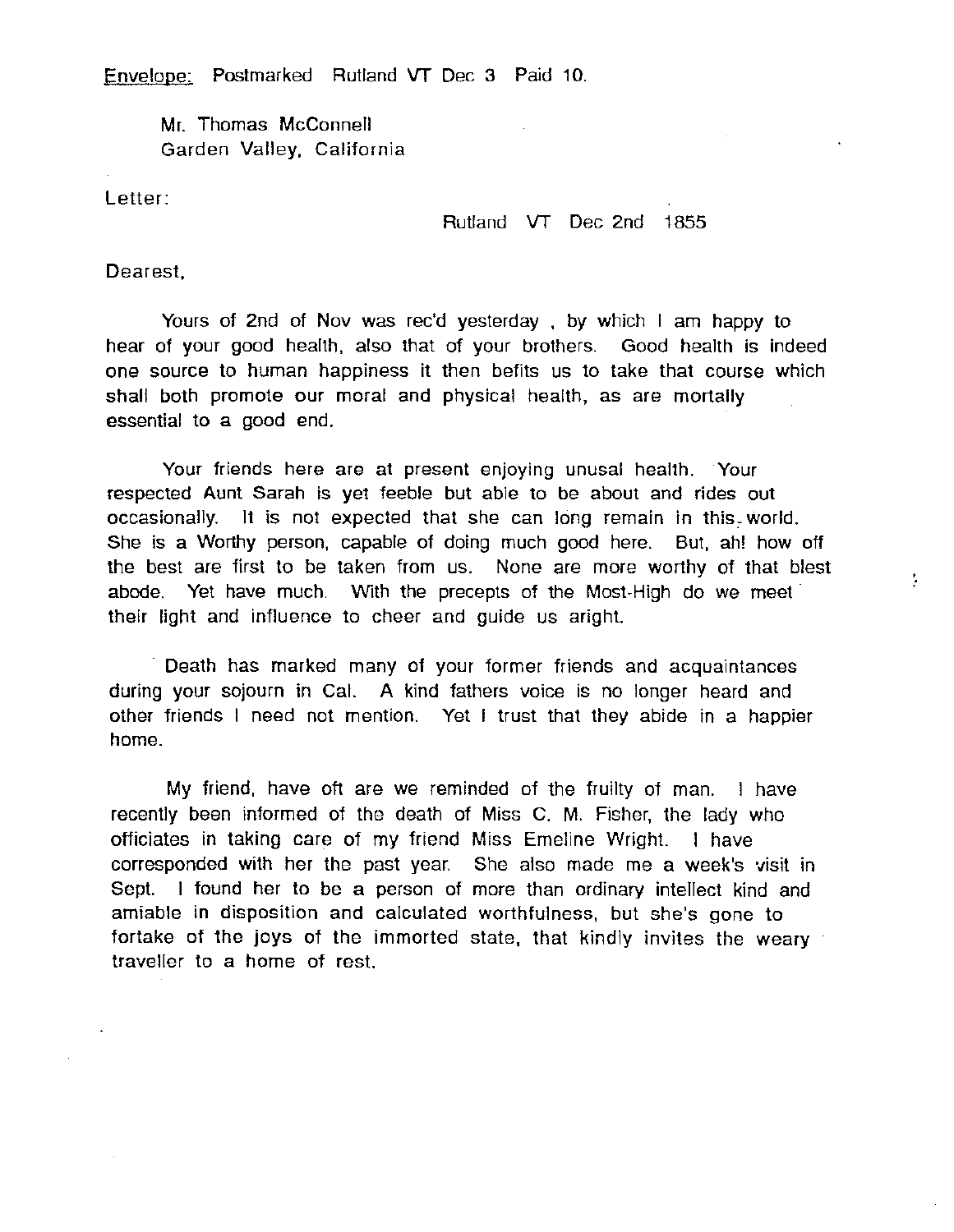Sometimes when I look around and think of the uncertainty of life a shade of sorrow pervades my mind with the thought that we may never meet again. Yet I cannot dwell upon so sad a theme. Although it may be come true, I can only say "The Lord's Will be done" trusting we shall meet on your bright shores to part no more. Oh! I can not think we shall meet no more in this life, one who claims my present affections. Surely I hope we shall meet again. I shall look upon the bright side and trust in the goodness of One who rules the universe.

Ere this reached you a New Year will have dawn upon us. May it be a 'Happy One' to you and richest blessings be yours to share more and ever.

May those bright-gems of Virtue, Truth and Goodness, which alone elevates mankind, ever adorn our lives., it is the surest and only foundation of happiness.

Gladly do we have the dawning of another Spring. May it's gentle breeses waft thee safely home, where kind friends will give you a welcome greeting. We are happy that your brother Samuel anticipates accompaying you. We are indeed expecting you all and hope it may be possible for you all to come.

Thomas you will not leave Francis in Cal. will you. I hope he will return with you. My best wishes and regards to you all.

÷

Mr. Thomas McConnell sotre ami Louisa **Chaplin** 

(postscripts in the margins)

Mr. Willoughbly friends are in good health. His father called here today. Sends his best wishes and hope for sucess. I recently visited Mr. Barrows family they are prospering nicely.

I would say that our progress in Music is gradual. My friend it is Thanksgiving here on Thursday of this week. Would be happy of your company at this time.

Thomas you must not labor too hard.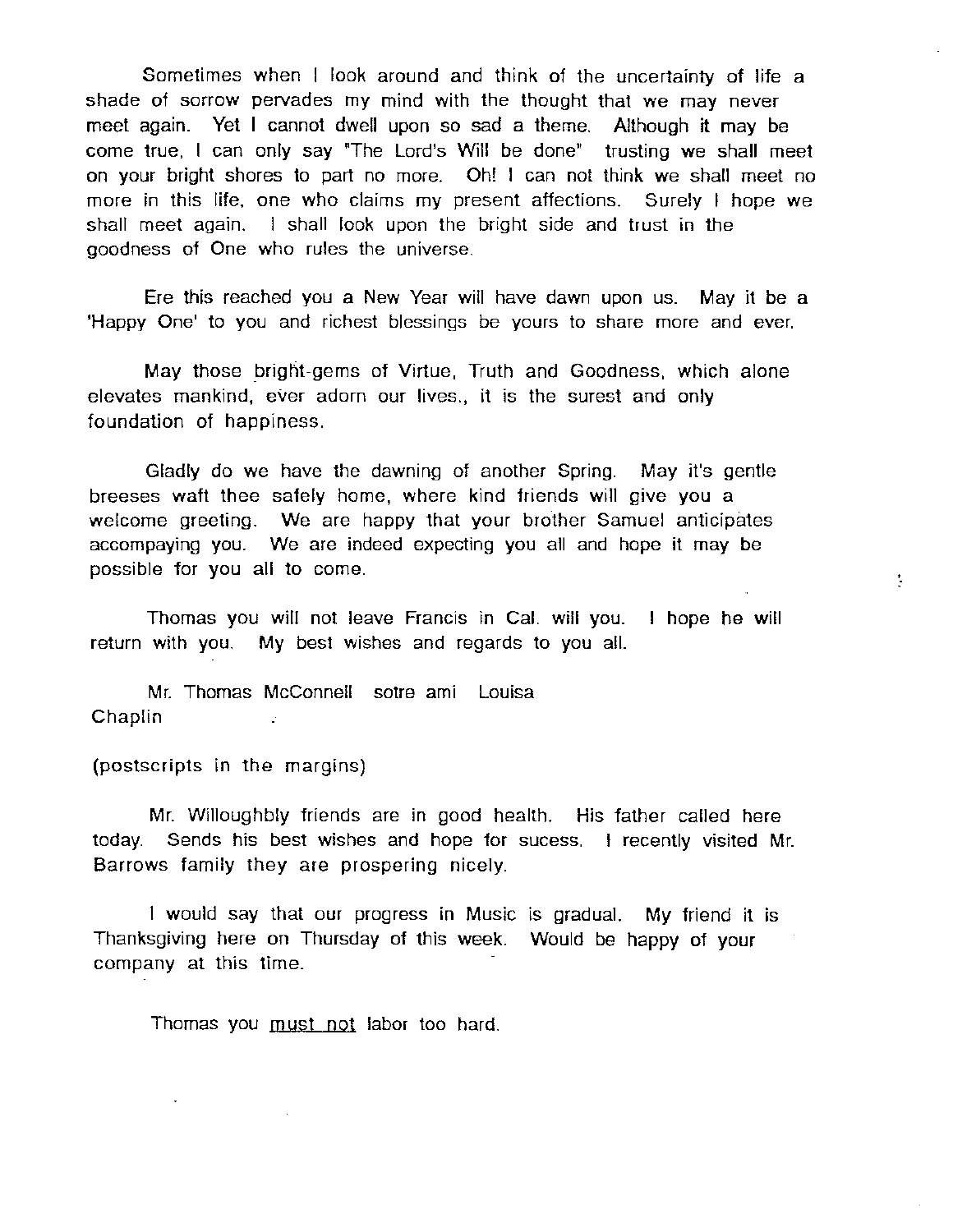Envelope: None

Letter:

Garden Valley, January 30, 1856

Dear Louisa,

I received your excellent communication of Dec 2nd by due course of mail and was very happy to learn that our friends were generally in good health. Aunt Sarah has not enjoyed good health for a long series of years and I have often thought it very remarkable that she could endure what she has so long.  $\tau$ True she is a worthy person, but death makes no distinctions: in due time he calls alike upon all. high or. low, rich or poor.

When we are reminded of the frailty of man and the uncertainty of life by the death of our early friends and associates, a feeling of sadness naturally comes over the mind: such doubtless was the case when you wrote to me last. But Hope should ever be our watch word.

> *"Auspicious Hope in thy sweet garden grow Wreaths for each toil, a charm for every wo. Cold in the dust this perished heart may lie, But that which warmed it once shall never die. Cease every joy, to glimmer on my mind*  But leave-oh leave the light of <u>Hope</u> behind"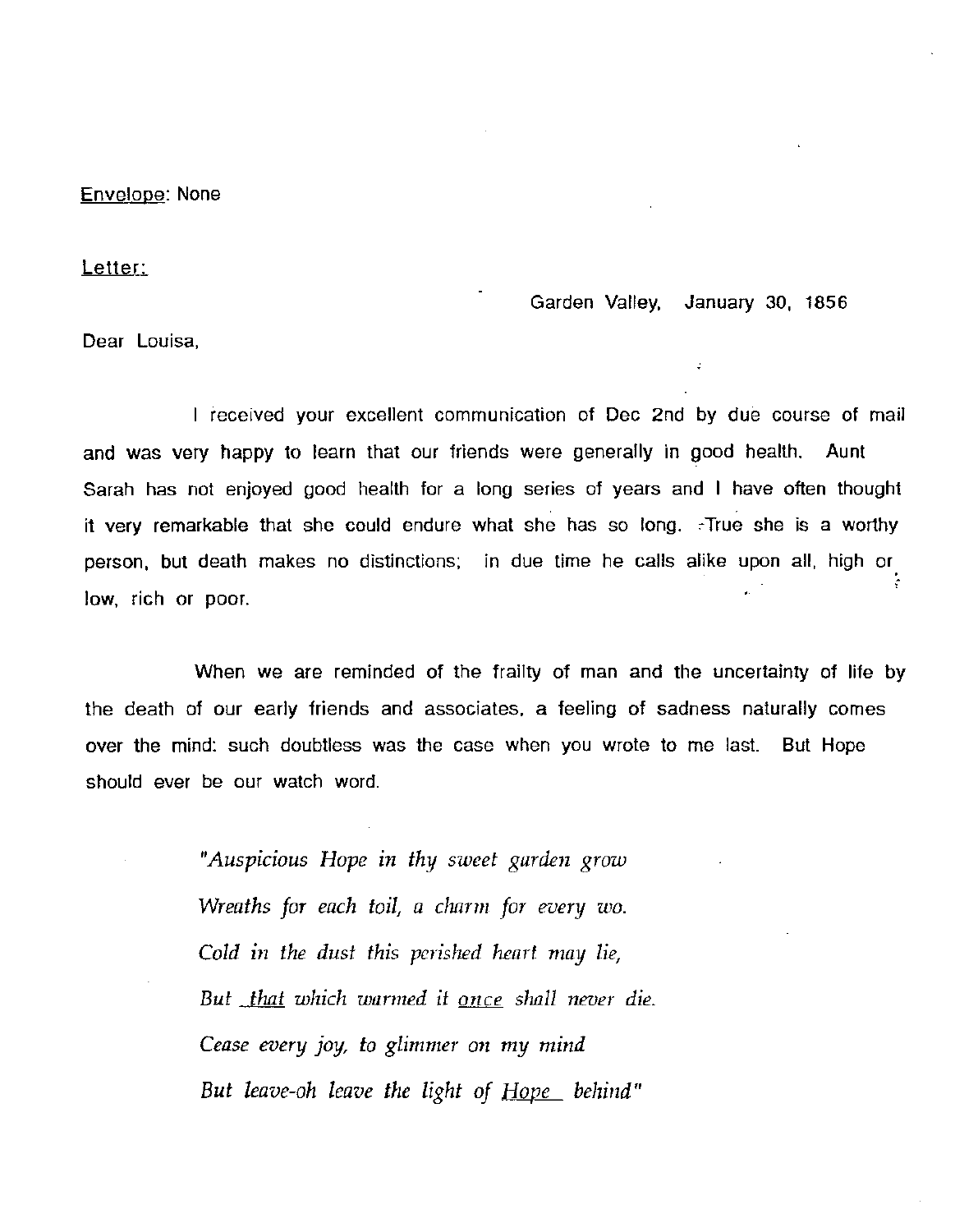I trust you will pardon me for inserting the few lines from Campbell  $(something 1$  seldom do) as they express my feelings much better that I could write them.

Samuel and myself are now making arrangements to leave California next April. We want to attend the Democratic National Convention to be holden in Cincinnati next May. Our business will necessarily be left in an unsettled condition, which will require at least one of us to return. Our affairs however on the whole look quite flattering. Brother George has fully recovered from his sickness, he feels well and has no desire to return to VT.

I am twenty nine years old to day, no grey hairs yet. Still I have no doubt but the cares and anxieties of life have left their mark. The wheels of time are rooling rapidly around truly, it seems but yesterday that I were a school boy roaming over the cold and rugged hills of Vermont.

ţ.

Samuel Willoughly has been working for us this winter and last fall, he is a worthless fellow.

I am happy to hear that you are making progress in Music, and regret that I can not join in your Thanksgiving dinner, but will endeavor to be with you once mord on the  $19th$  of May hoping we shall have no cause to render the meeting of 1856 less joyous and happy than was the one in 1853.

Trusting that it may be yours long to enjoy good health, happiness and prosperity, I remain as ever your sincere friend, Thomas McConnell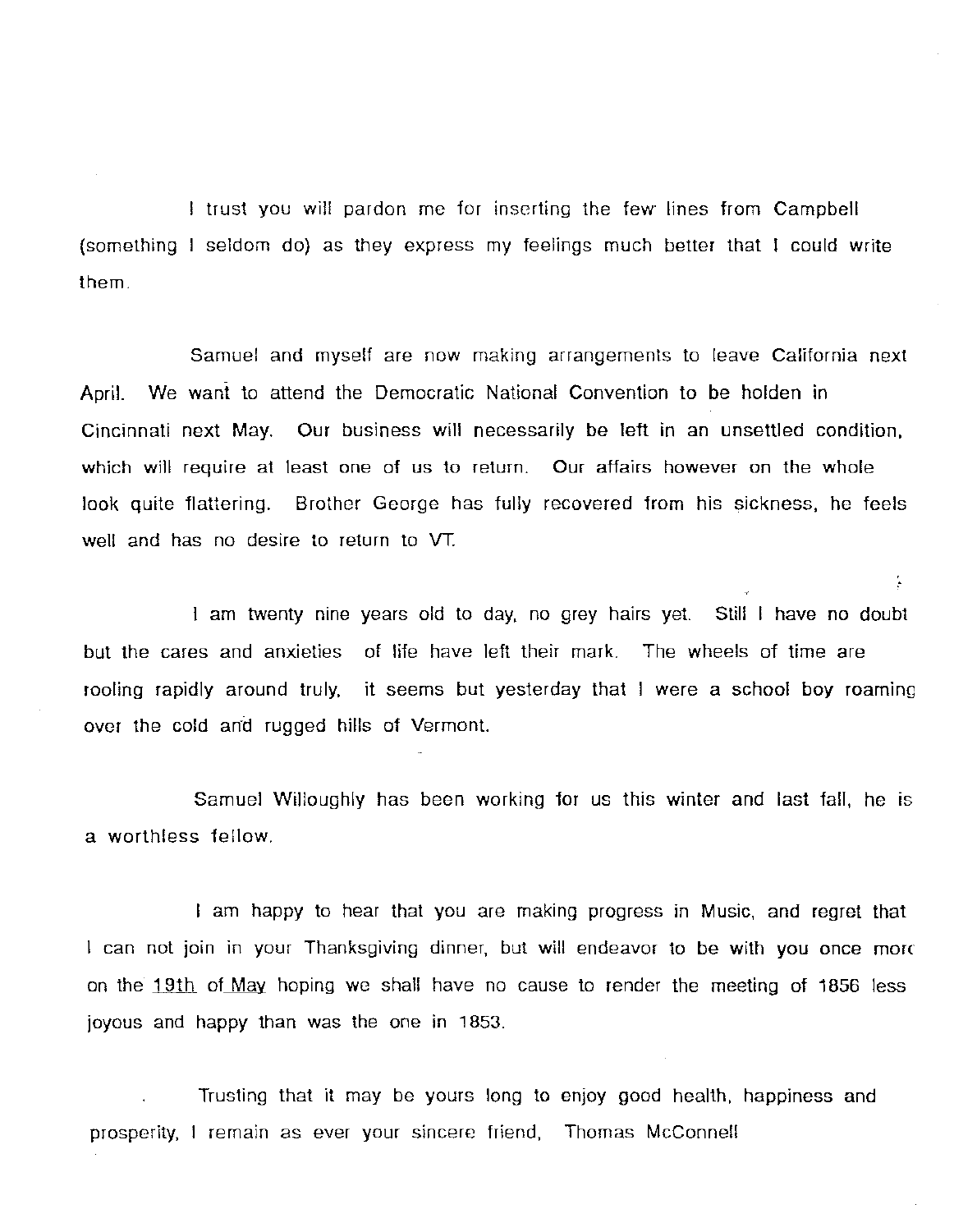Envelope: Postmarked Rutland VT Feb 1? 1856

Mr. Thomas McConnell

Garden Valley, California ( Written in pencil on envelope, George L. Bradish, Elk Creek

Letter:

Rutland, Feb 17, 1856

÷.

My Dear Thomas.

Yours of Jan 1st was gratfully rec'd on the 4th inst. in an hour of affliction being at the time with sister Susan aiding her in the care of a dear little son about a year old who was very sick. He is now nearly restored and with proper care will soon be well.

I was happy to hear of the good health of yourself and brothers and am with much pleasure anticipating your immediate return. I had indeed been expecting you this Steamer, but as cruel fate has thus preadministered, We have alike been doomed to disappointment. Your friends in VT are generally in good health with the exception of your dear Aunt Sarah. She is quite feeble and probably must soon bid adieu to all things earthly. It seems hard to see one whose usefulness is so much needed so early fade away, but such is life. We are but transitory Creatures born but to taste of the joys & sorrows of this life. and in God's command pass to the better land.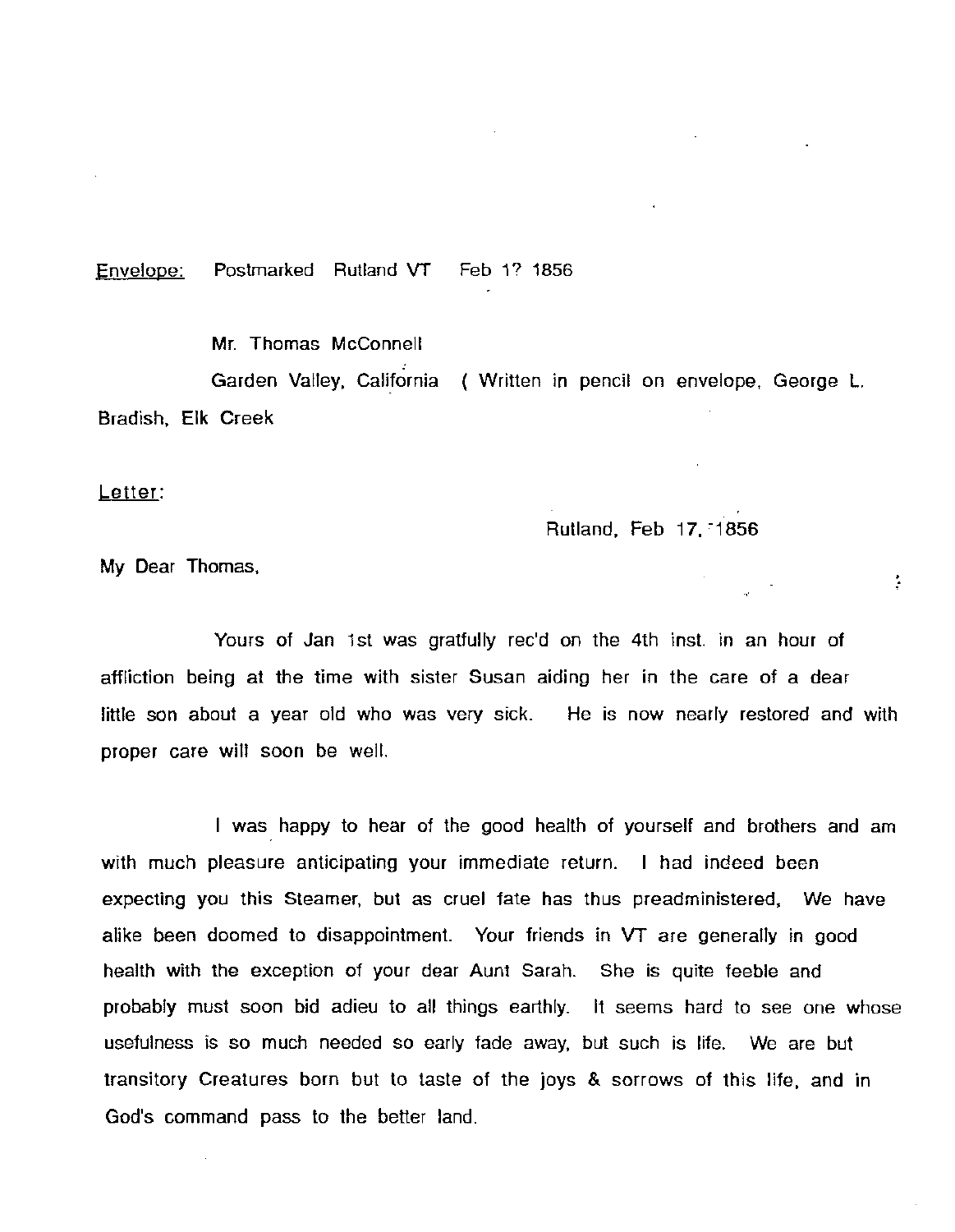Mr. L. Lowely has sold his residence in Rutland and purchased a Hotel in Bethel removes hence tommorrow.

Your Mother is about commencing a task which I think will require assistance. Hope it maybe favored her. My friend be assured that I have not been insensible of your long absence. Nor did I think it could be so long protracted. It may be all right 'tis not for me to say.

I trust that you may soon join the loved ones at home. The guidence of Heaven attending you ever. I am truly thine L. Chaplin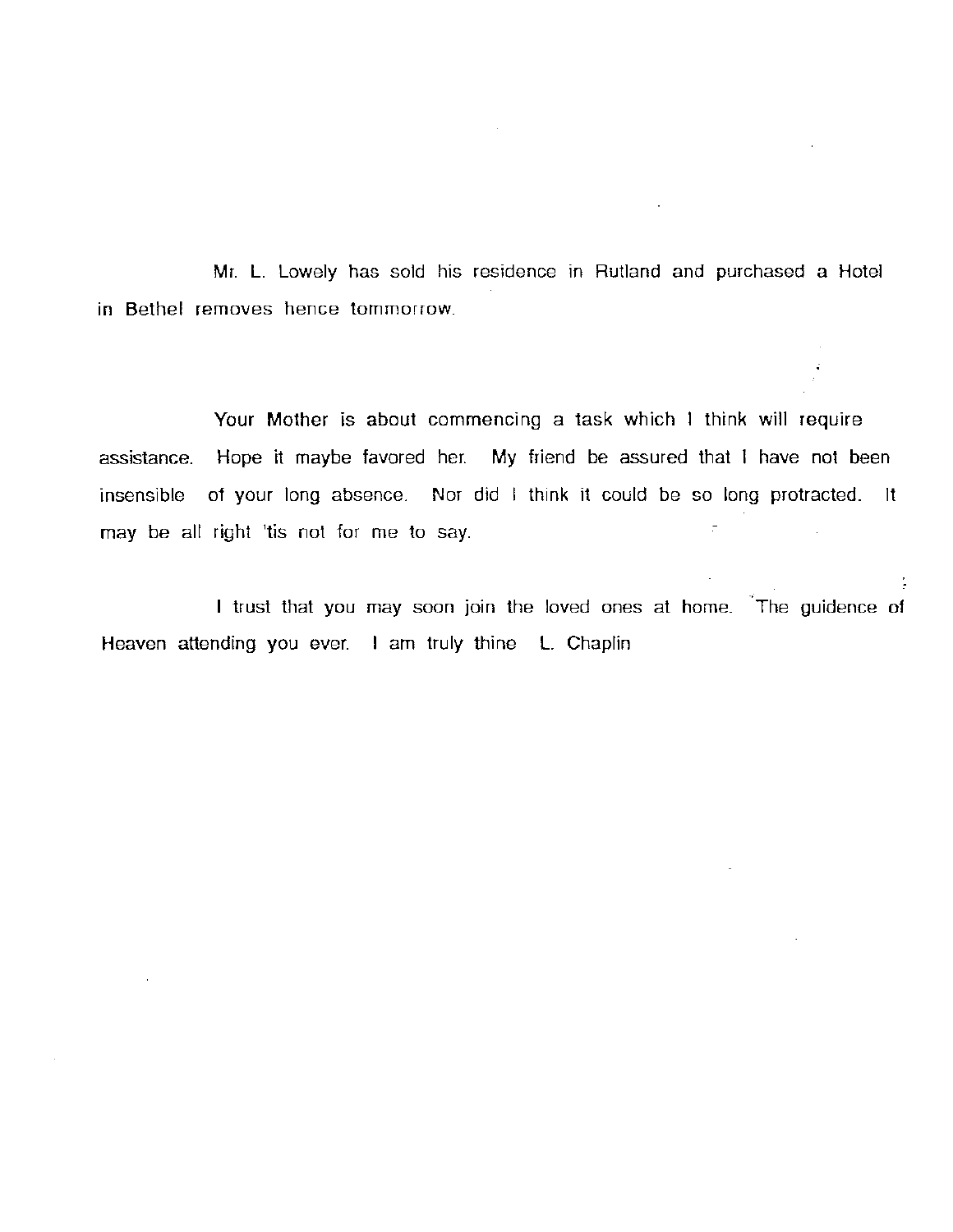## Envelope:

Embossed, No stamp or Date Miss Louisa Chaplin North Clarendon. Vermont

Letter:

Garden Valley March 18th 1856

÷

My Dear Louisa,

Your excellent communication of Feb. 17th came to hand last evening and as there is an opportunity of answering by return mail, I gladly improve it.

I have no reliable information in regard to Mr. Leach. (Have heard an idle rumor that should not be made public, until it's truth could be substantiated | therefore refrain from saying more)

Hope your sister Susan's boy has fully recovered ere this and that my dear Aunt Sarah may yet be spared to pursue still further her course of usefulness here on earth.

I have not met Mr. Griswold for sometime. I called at his former place of business in San Francisco the past summer and ascertained that he had left for the mines, since which time I have not hear from him.

Samuel and myself attended the Democratic Convention that assembled in Sacramento City on the 5th of the month. Samuel was honored with the position of vice president of the convention and your humble servant was elected alternate Delegate to attend the national Convention to assemble in Cincinnati next May.